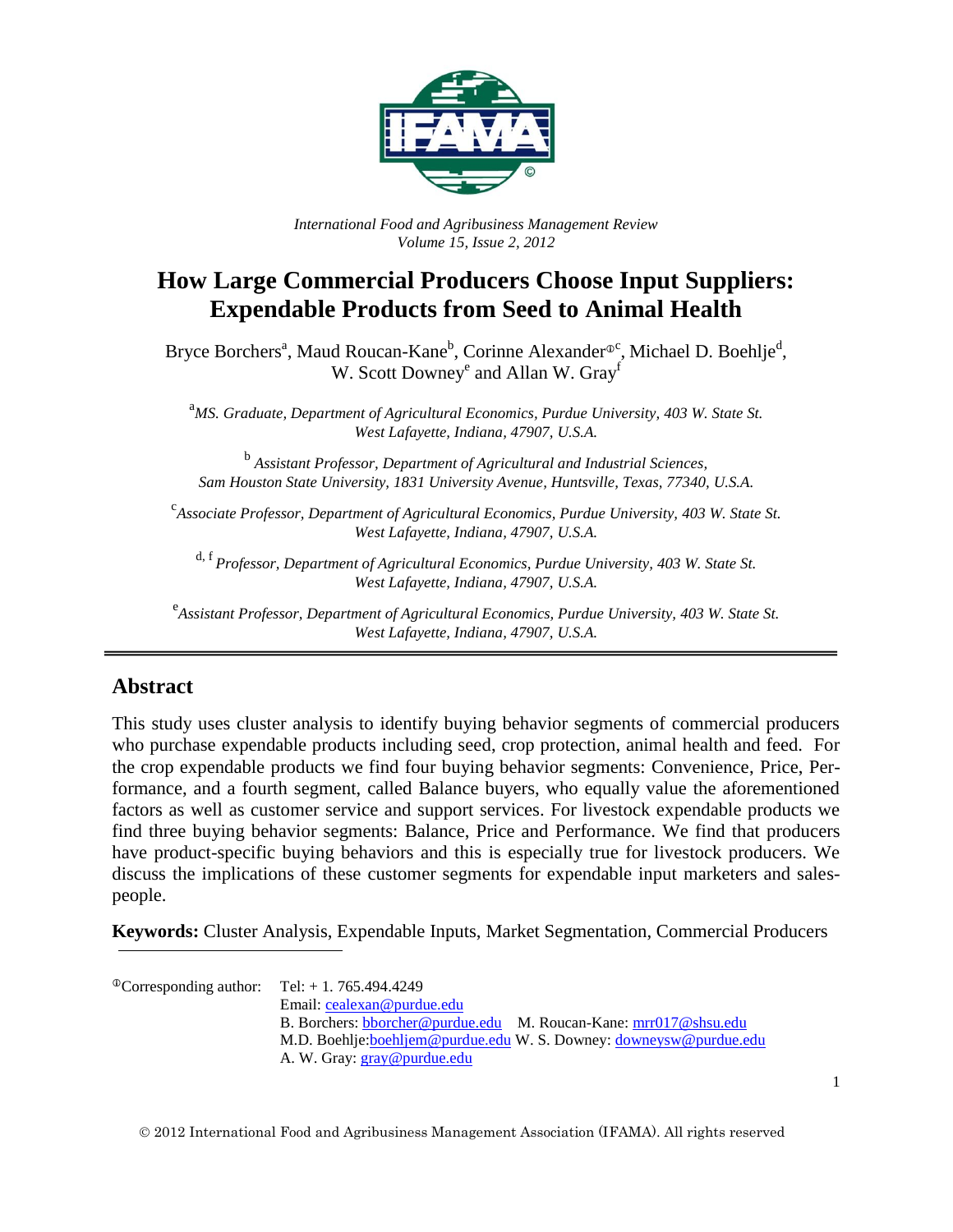Determining how current and potential new customers make purchasing decisions and choose a supplier is of particular interest to agricultural input retailers of expendable products, which are consumed by the farming enterprise and must be purchased frequently. Knowledge of producers' purchasing preferences enables input suppliers to market products targeted towards the needs of customers, which can increase sales and customer satisfaction (Gloy and Akridge, 1999). This task has become increasingly difficult with changes in the U.S. farm sector. As farm consolidation continues, purchasing decisions will be made by fewer operators who manage larger farms (Alexander, Wilson, and Foley, 2005). Therefore, the focus of this research is on U.S. commercial producers, who are defined as those running operations with annual sales of \$100,000 or more. Though commercial producers account for only 16.2% of farms, they account for 87.2% of total farm production expenses (USDA, 2007). Therefore, agricultural suppliers must continually adapt their marketing strategies to retain this shrinking number of customers who are getting more powerful.

This paper presents a behavioral segmentation of commercial U.S. producers in the expendable input industry (seed, crop protection, animal health, and feed products) for the agricultural/agribusiness sectors. It extends prior research of Gloy and Akridge (1999) and Alexander, Wilson and Foley (2005) on buying segments for inputs in agriculture by providing comparisons of decision making process used by segment members in different input categories, as opposed to one broad category of expendable inputs. Cluster analysis is used to segment the commercial producer market based on survey data describing their buying behavior for expendable products. The goal of market segmentation is to classify producers into groups with homogeneous preferences within the group, and maximize the differences between the groups. Once these different segments are identified and profiled, specific marketing strategies of products, pricing, promotion, and distribution can be tailored to the preferences of targeted segments. Kotler (1997) suggests that customers will make purchases from firms that create the highest perceived value, and since the process of tailoring marketing strategies to specific market segments can increase customer's perception of value, firms will have the ability to attract and retain customers (Roucan-Kane et al., 2010).

Of particular interest in this study is how, if at all, these market segments differ between various types of expendable items. The study focuses on four expendable items: seed and crop protection products for crop producers, and animal health products and feed for livestock producers. Crop and livestock producers are respondents that considered the primary focus of their farm to be crop production or livestock production, respectively. The four categories of expendables chosen for this research are integral to the production of crop or livestock commodities. Because of the frequency and commonality of their purchase, understanding the nature of decision-making for them is important for researchers and suppliers. The results of this study suggest that producers differ in their purchasing decisions across expendable product categories indicating that input suppliers need to develop tailored marketing strategies for each expendable product category.

# **Agricultural Producer Markets**

There have been a variety of studies on segmentation in the agricultural producer markets. Mwangi (1991) performed a cluster analysis on a central Illinois-based producer survey to segment the retail fertilizer and agricultural pesticide market. Her study used a market segmentation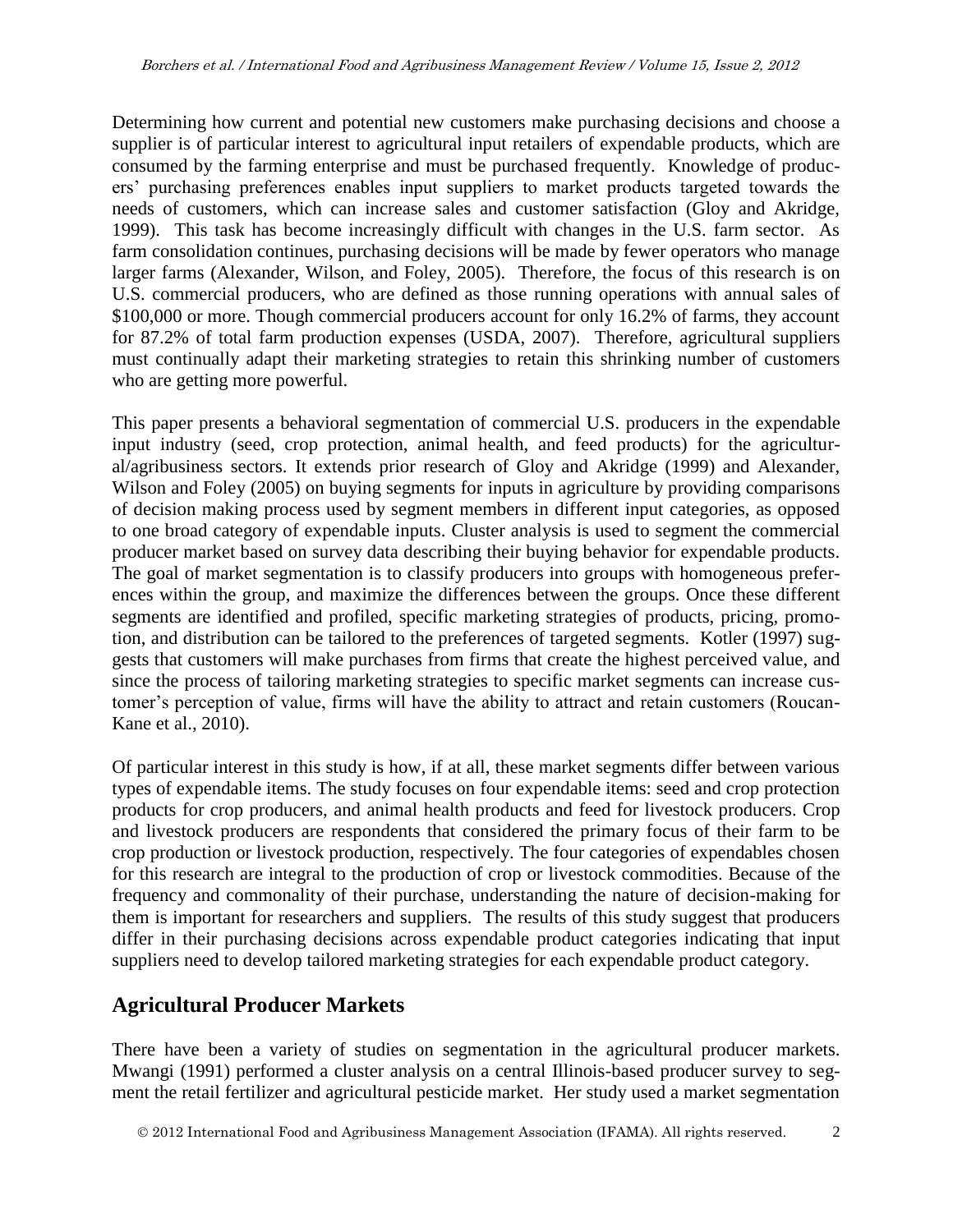method that considered the benefits sought by customers as a basis for creating homogenous customer groups. The study identified four distinct groups based on these benefits: knowledge seekers, reputation seekers, price seekers, and integrity seekers. Based on these segments, Mwangi suggested possible marketing strategies for retailers. Those retailers actively targeting the knowledge seekers segment should train their salespeople to provide reliable advice on fertilizer and pesticide application to producers. Retailers targeting the price seekers segment need to deliver product packages with low prices. Retailers targeting reputation seekers need to be cognizant of their standing in the community, while retailers targeting integrity seekers need to emphasize the importance of integrity in their sales force.

Hooper (1994) used data from the inaugural large commercial producer survey conducted by the Center for Food and Agricultural Business (CAB) at Purdue University in 1993. His focus was segmenting the market for agricultural inputs for producers with gross sales greater than \$100,000 and a primary operation of corn/soybeans, wheat, cotton, dairy, beef, or hogs. His cluster analysis was conducted on 30 factors ranging from farmers' expectations about the future of their farming operation to specific farming practices such as new product adoption and the use of agronomic consultants. He identified a total of eight market segments, with the largest segment being Traditionalists who expect their farm to stay the same and are likely to maintain the status quo. Like Mwangi, Hooper suggested a marketing strategy for each segments consisting of product, place, price, and promotion.

Gloy and Akridge (1999) conducted a study using CAB's second large commercial producer survey in 1998. Using a two-step clustering process, U.S. crop and livestock farms with annual sales in excess of \$100,000 were segmented based on weights applied to six factors that affect the choice of an input supplier. The factors included convenience/location, customer service/information (e.g., responsiveness, follow-up, advice), personal factors (e.g., trust, working relationships), price, product performance (e.g., yield, durability, rate of gain), and support services (e.g., delivery, repair, application). They identified four market segments: balance, convenience, performance, and price. These market segments were then characterized by their demographics and responses to attitudinal and behavioral questions. Based on these market segment characteristics, the authors offered strategies that could be used to target specific segments. However, one limitation of the 1998 survey is that respondents were asked to describe their purchasing behavior for expendable items in general, which did not allow the authors to consider whether buying behavior may differ across expendable input categories, such as seed and feed.

Based on CAB's 2003 large commercial producer survey, Foley (2003) conducted an analysis parallel to Gloy and Akridge (1999) who analyzed the 1998 large commercial producer survey data. Prior to running the cluster analysis, Foley conducted a factor analysis on the six decision factors used by Gloy and Akridge and found that "personal factors" and "customer service/information" provided the same information. Thus, Foley combined these two variables into an overall customer service/information variable for a total of five decision factors. Again a two-step clustering procedure was used and five customer segments were identified, the same four from Gloy and Akridge (1999) with an additional service segment. Foley (2003) expanded on Gloy and Akridge (1999)'s work by introducing a multinomial logit model that was used to predict segment membership using descriptive and attitudinal variables. Foley's model was successful in identifying characteristics that can be used to predict segment membership. The 2003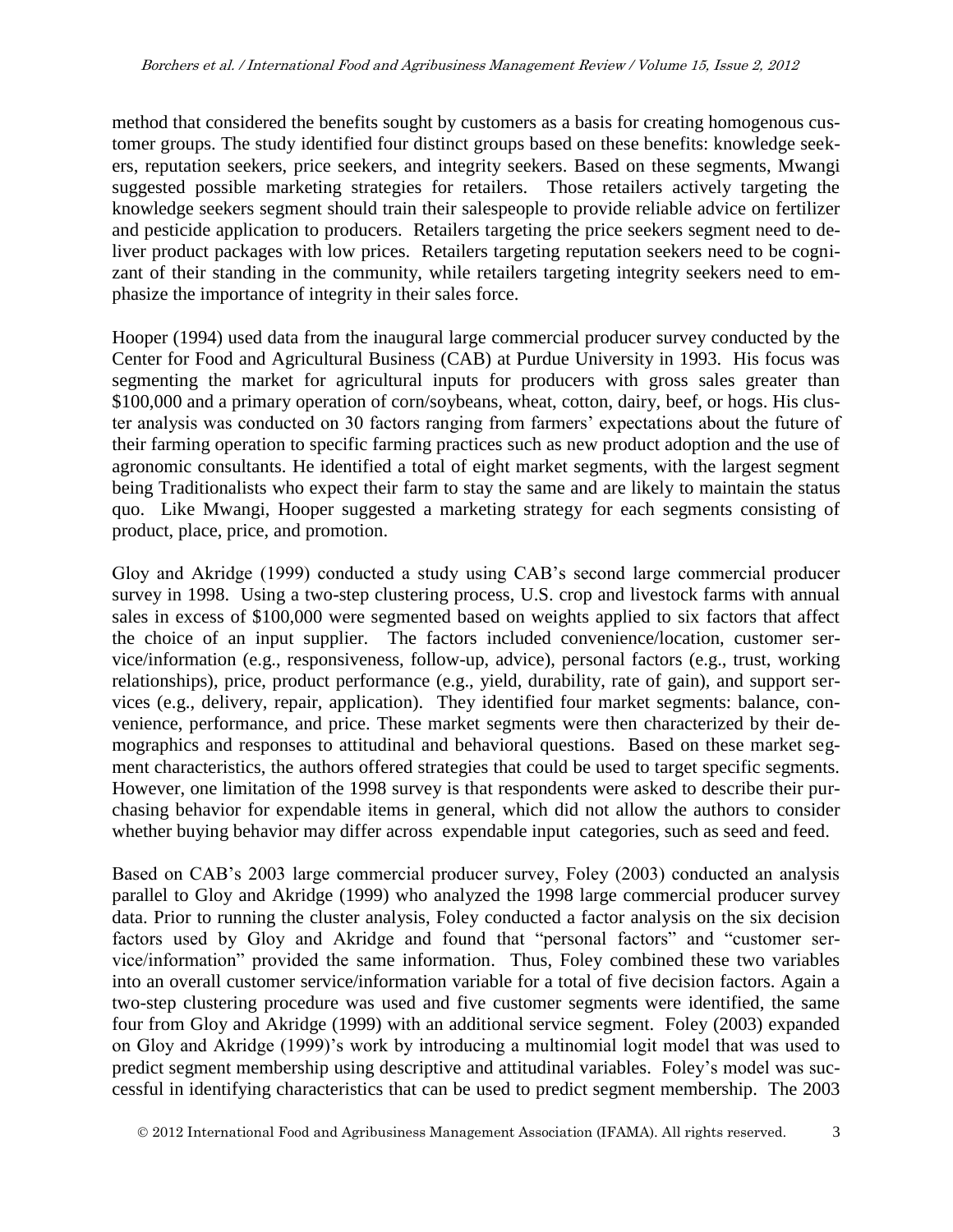version of the survey, much like the 1998 version used by Gloy and Akridge (1999), only asked respondents about expendable input items and so could not test if market segment membership varied for distinct categories of inputs such as seed.

Alexander, Wilson, and Foley (2005) used both data sets from the 1998 and 2003 versions of the large commercial producer survey to compare the input market segmentation from 1998 to 2003. The data combination was possible as 76% of the questions that appeared on the 2003 survey were also on the 1998 survey. The two-step clustering method from Gloy and Akridge (1999) and Foley (2003) was used and identified the same five market segments as in Foley (2003) for both survey years 1998 and 2003. A multinomial logit regression analysis was also used to predict segment membership based on observable characteristics. Their study found that the convenience segment decreased in size from 1998 to 2003 with the performance, price, and service segments gaining substantial membership.

# **Data**

This study uses the data from the Center for Food and Agricultural Business's 2008 Large Commercial Producer Survey which was conducted via phone during January and February 2008. The survey was specifically targeted to reach a representative sample of mid-size and large producers in six enterprise classes: corn/soybeans, wheat/barley/canola, cotton, dairy, swine, and beef. The sample was stratified by state with state quotas so that the sample would contain producers in states that accounted for 75 percent of 2007 U.S. production in each of the six target enterprise classes. Three versions of the survey were used: a crop version, a livestock version, and a joint crop/livestock version. Each respondent was assigned the version of the survey depending on whether they considered crop production or livestock production to be the primary focus of their farm. A total of 2,574 observations were obtained from the survey, with 980 from the crop version, 378 from the livestock version, and 1,216 respondents completing joint crop/livestock version. In this study we focus on only responses to the crop and livestock versions and drop the joint crop/livestock version to avoid confusion about which expendable items the respondent may have been referring to.

# **Method**

The cluster analysis was conducted four times, once for each of the four expendable products: seed, crop protection chemicals, animal health, and feed. The method follows the approach of Gloy and Akridge (1999), Alexander, Wilson and Foley (2005), and Roucan-Kane et al. (2010). The first step is selecting clustering variables for the four expendable products. Instead of using demographics, we used responses to behavioral questions because behavioral data is more descriptive of a customer's basic reasons for purchase (Assael, 1981). The key survey question asked respondents to weigh the influence of five factors they may use to choose their supplier of the four expandable products. For example, for seed products, the respondents assigned weights to the factors on a force sum scale according to the following question: *When you choose a supplier for seed products, how is your decision influenced by the following factors? Assign a percentage value to each factor based on its importance in the decision. The percentages should add to 100% in each column.* The five factors included: convenience/location, customer service/information, price, product performance, and support services. The crop version of the sur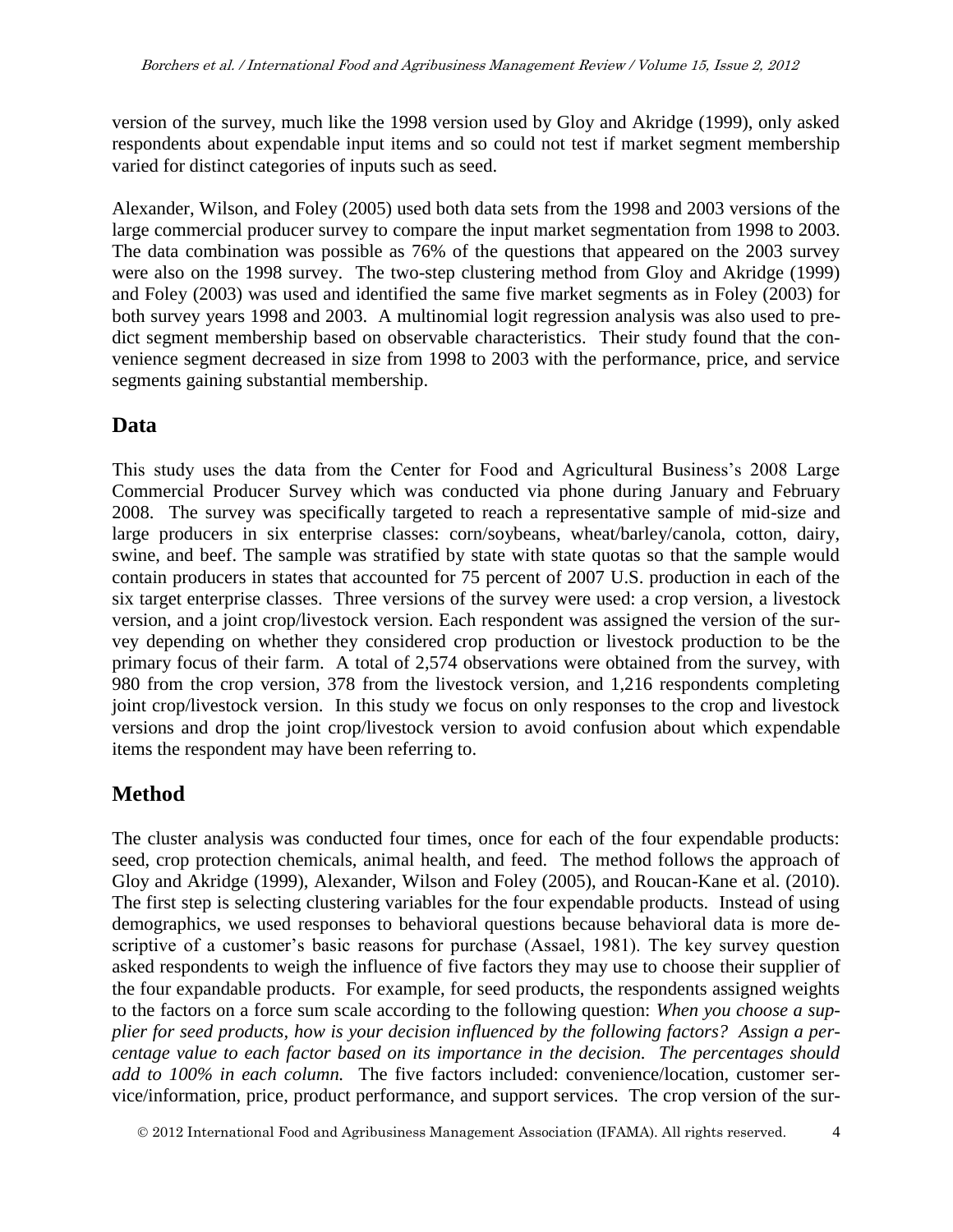vey also asked the same question for crop protection products while the livestock version asked the same question for animal health and feed products.

Before the clustering analysis began, the total set of observations needed to be reduced to appropriate samples. Observations for the seed and crop protection cluster analysis were restricted to those 980 respondents who completed only the crop version of the survey. Likewise, observations for the animal health and feed cluster analysis were restricted to those 378 respondents who completed only the livestock version of the survey. Further data cleaning consisted of deleting 136 observations that had a farm size less than the lower bound of the mid-size farm definition as defined by Alexander et al. (2009). In addition, observations that allocated the full 100% to any single decision factor were removed as this result suggests response bias likely due to the difficulty of answering the question; we deleted 84 observations for seed and crop protection, and 86 observations for feed and animal health products. After data cleaning was complete the final sample sizes for the cluster analyses were 855 observations each for seed and crop protection products, 283 observations for animal health products, and 281 observations for feed.

Clustering provides a method for classifying a large number of observations across many variables, but potentially describes random connections if a theoretical basis for relationships or triangulation with other studies is not used to augment researchers' judgments about what the classifications mean (Ketchen Jr. and Shook, 1996). For this analysis, the same clustering algorithm was used as Gloy and Akridge (1999), Alexander, Wilson and Foley (2005), Roucan-Kane et al. (2010) and Roucan-Kane et al. (2011) which is a two-step process. We first used a hierarchical clustering algorithm (Ward's Minimum Variance) to identify the appropriate number of clusters and obtain seed values for a subsequent non-hierarchical clustering algorithm (k-means). Both estimation procedures were conducted in SAS (1989).

# **Results**

Based on the hierarchical clustering step and using the pseudo F-statistic, we identified four clusters for seed and crop protection products, and three clusters for animal health and feed products. While the pseudo-F statistic is one criterion for choosing the optimal number of clusters, researchers also need to confirm that the resulting clusters are measurable, actionable and significant. Tables 1-4 present the sample means for the clustering variables and the cluster names based on the largest factor for seed, crop protection, animal health, and feed products, respectively. For example, the price segment is composed of respondents who consider price to be the major criterion in their purchase decision. To validate the cluster results, we used cross-tabulations with chi-square test for significant segment differences on non-clustering variables such as demographics, farm characteristics, influences on purchasing decisions, and brand preferences and attitudes.

The cluster analysis identified four market segments for seed and crop protection chemicals, and three market segments for animal health and feed. This initial result suggests producers' purchasing decisions for expendable inputs vary based on whether they are crop-specific or livestock-specific. Also within a specific product, e.g. seed, the market segments vary with respect to the influence a specific factor has on a producer's purchasing decision.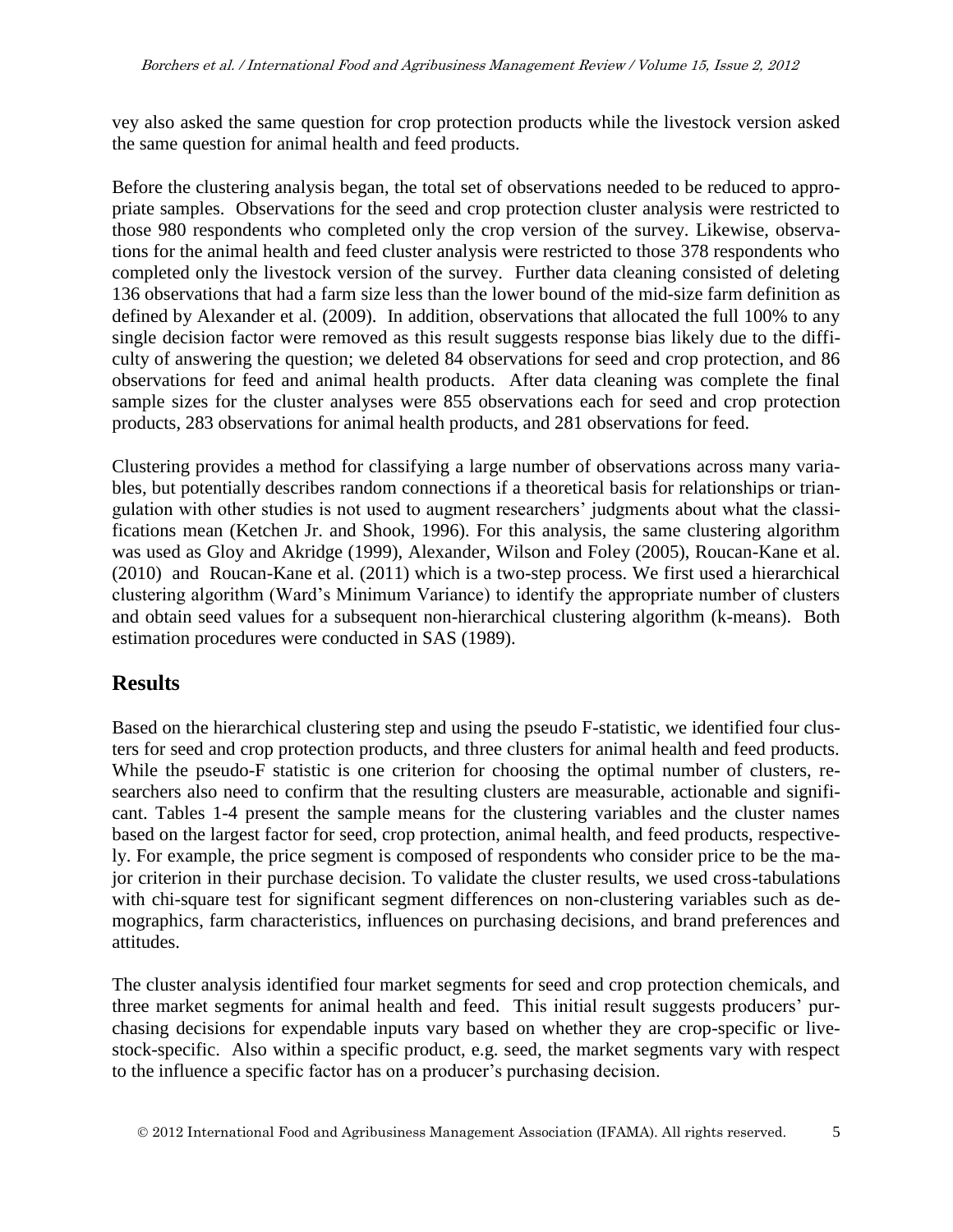| <b>Table 1.</b> Netally emportance by Segment of each ractor for Seed Products |                                          |       |             |             |  |  |  |  |
|--------------------------------------------------------------------------------|------------------------------------------|-------|-------------|-------------|--|--|--|--|
|                                                                                | <b>Market Segments for Seed Products</b> |       |             |             |  |  |  |  |
| Factor                                                                         | Balance                                  | Price | Performance | Convenience |  |  |  |  |
| Convenience/Location                                                           | 18                                       | 15    | 6           | 52          |  |  |  |  |
| <b>Customer Service</b>                                                        | 21                                       | 17    | 9           | 25          |  |  |  |  |
| Price                                                                          | 21                                       | 47    | 17          | 13          |  |  |  |  |
| Performance                                                                    | 25                                       | 16    | 61          | 6           |  |  |  |  |
| <b>Support Service</b>                                                         | 16                                       | 5     | 7           | 4           |  |  |  |  |
| Percent of Sample                                                              | 58.2%                                    | 13.8% | 17.9%       | 10.1%       |  |  |  |  |

# **Table 1.** Relative Importance by Segment of each Factor for Seed Products

# **Table 2.** Relative Importance by Segment of each Factor for Crop Protection Products

|                         | <b>Market Segments for Crop Protection Chemicals</b> |       |             |             |  |  |  |
|-------------------------|------------------------------------------------------|-------|-------------|-------------|--|--|--|
| Factor                  | <b>Balance</b>                                       | Price | Performance | Convenience |  |  |  |
| Convenience/Location    | 17                                                   | 11    |             | 42          |  |  |  |
| <b>Customer Service</b> | 21                                                   | 13    | 9           | 27          |  |  |  |
| Price                   | 23                                                   | 47    | 16          | 18          |  |  |  |
| Performance             | 24                                                   | 23    | 62          | 9           |  |  |  |
| <b>Support Service</b>  | 16                                                   | 5     | 7           | 4           |  |  |  |
| Percent of Sample       | 57.0%                                                | 18.0% | 14.4%       | 10.6%       |  |  |  |

## **Table 3.** Relative Importance by Segment of each Factor for Animal Health Products

|                         | <b>Market Segments for Animal Health Products</b> |       |             |  |  |  |  |
|-------------------------|---------------------------------------------------|-------|-------------|--|--|--|--|
| Factor                  | <b>Balance</b>                                    | Price | Performance |  |  |  |  |
| Convenience/Location    | 28                                                | 24    | 10          |  |  |  |  |
| <b>Customer Service</b> | 24                                                |       | 13          |  |  |  |  |
| Price                   | 19                                                | 50    | 22          |  |  |  |  |
| Performance             | 16                                                | 10    | 43          |  |  |  |  |
| <b>Support Service</b>  | 14                                                | 6     | 12          |  |  |  |  |
| Percent of Sample       | 57.6%                                             | 17.7% | 24.7%       |  |  |  |  |

## **Table 4.** Relative Importance by Segment of each Factor for Feed Products

|                         | <b>Market Segments for Feed</b> |       |             |  |  |  |
|-------------------------|---------------------------------|-------|-------------|--|--|--|
| Factor                  | Balance                         | Price | Performance |  |  |  |
| Convenience/Location    | 25                              | 23    | Ю           |  |  |  |
| <b>Customer Service</b> | 23                              | 16    | 10          |  |  |  |
| Price                   | 19                              | 49    | 30          |  |  |  |
| Performance             | 17                              |       | 40          |  |  |  |
| <b>Support Service</b>  | 17                              |       | 10          |  |  |  |
| Percent of Sample       | 58.4%                           | 19.9% | 21.7%       |  |  |  |

2012 International Food and Agribusiness Management Association (IFAMA). All rights reserved. 6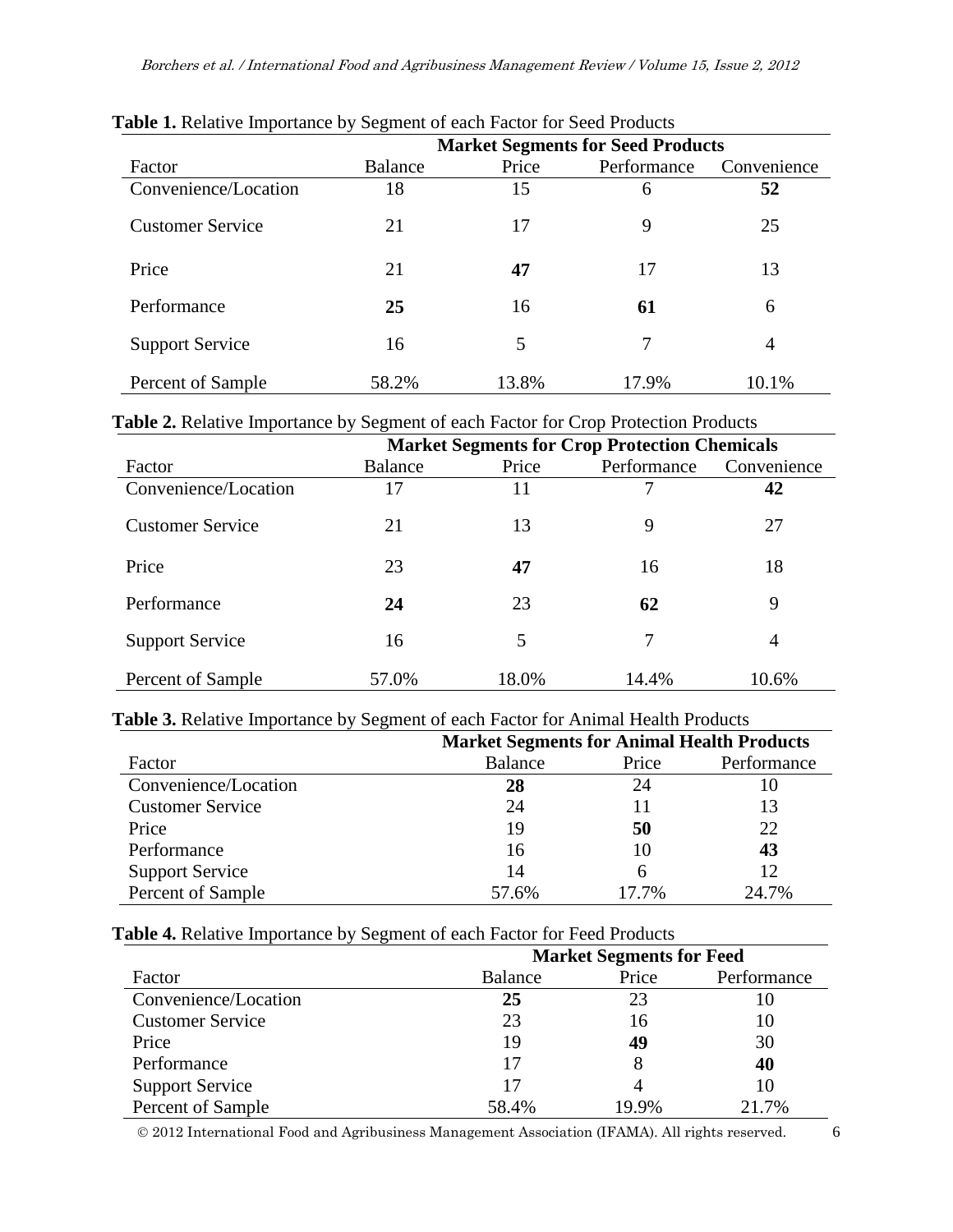## *Segments' Characteristics*

**Balance.** For all four products, the Balance segment is the largest, representing between 57% and 58.4% of the farms (Tables 1-4). Buyers in the Balance segment consider all of the input supplier's criteria (convenience/ location, customer service, price, performance, and support service) to be equally important. That said, the relative weighting of these factors depends on the product. For the seed Balance segment, the most important factor is product performance (shown in bold in Table 1, with the most important factors for each segment bolded similarly in Tables 2-4), with price and customer service tied for second most important. For the crop protection chemicals Balance segment, the most important factor is also performance with price being ranked a close second. For both the animal health products and feed Balance segments, the most important factor is convenience/location followed by customer service.

**Price.** Producers in the Price segment placed a large emphasis (47-50%) on product price. The price segment is the second-largest segment for crop protection chemicals at 18% of farms; and the third-largest segment for seed at 13.8% of farms, animal health at 17.7% of farms, and feed at 19.9% of farms. For the seed Price segment, price buyers rank customer service, performance and convenience/location about equally, while for the chemicals Price segment product performance is clearly the second most important factor. For the livestock inputs Price segment, convenience/location is the second most important factor for price buyers.

**Performance.** Producers in the Performance segment placed a large emphasis on product performance, at 61-62% for crop inputs and at 40-43% for livestock inputs. The performance segment is the second-largest segment for seed at 17.9% of farms, animal health products at 24.7% of farms, and feed at 21.7% of farms; and third-largest segment for chemicals at 14.4% of farms. For all four products, performance buyers rank price as the second most important factor.

**Convenience.** The Convenience segment is only present for crop inputs (seed and crop protection chemicals) and it was the smallest segment with roughly 10% of the farms. This segment placed a large emphasis on convenience/location at 52% for seed and 42% for chemicals. Customer service/information was the second most important factor to the Convenience segment.

Characterizing these segments enables suppliers to identify groups of producers and develop a marketing strategy that best creates value for that group. Gloy and Akridge (1999) contend that, for any reasonably sized market segment, a supplier can design a product/service mix to profitably serve that target segment. The designation of a reasonably-sized market segment depends on the supplier and the sales generated by that target market, i.e. a combination of the number of farms in the segment, the size of those farms, and the price they are willing to pay for the product. For crop input suppliers, the Convenience segment is the smallest and these suppliers will need to decide whether it would be more profitable for them to design a marketing program targeted to this segment or to passively serve this segment. Passively serving this market segment means that suppliers offer the Convenience buyers a marketing campaign that is targeted at other segments. This strategy will only partially satisfy the Convenience segment but will also require the smallest investment. Consistent with characteristics described by Gloy and Akridge (1999), the rest of the discussion regarding the market segments for the four expendable items is organized into the following sections: demographics, outside influences on the farm purchasing deci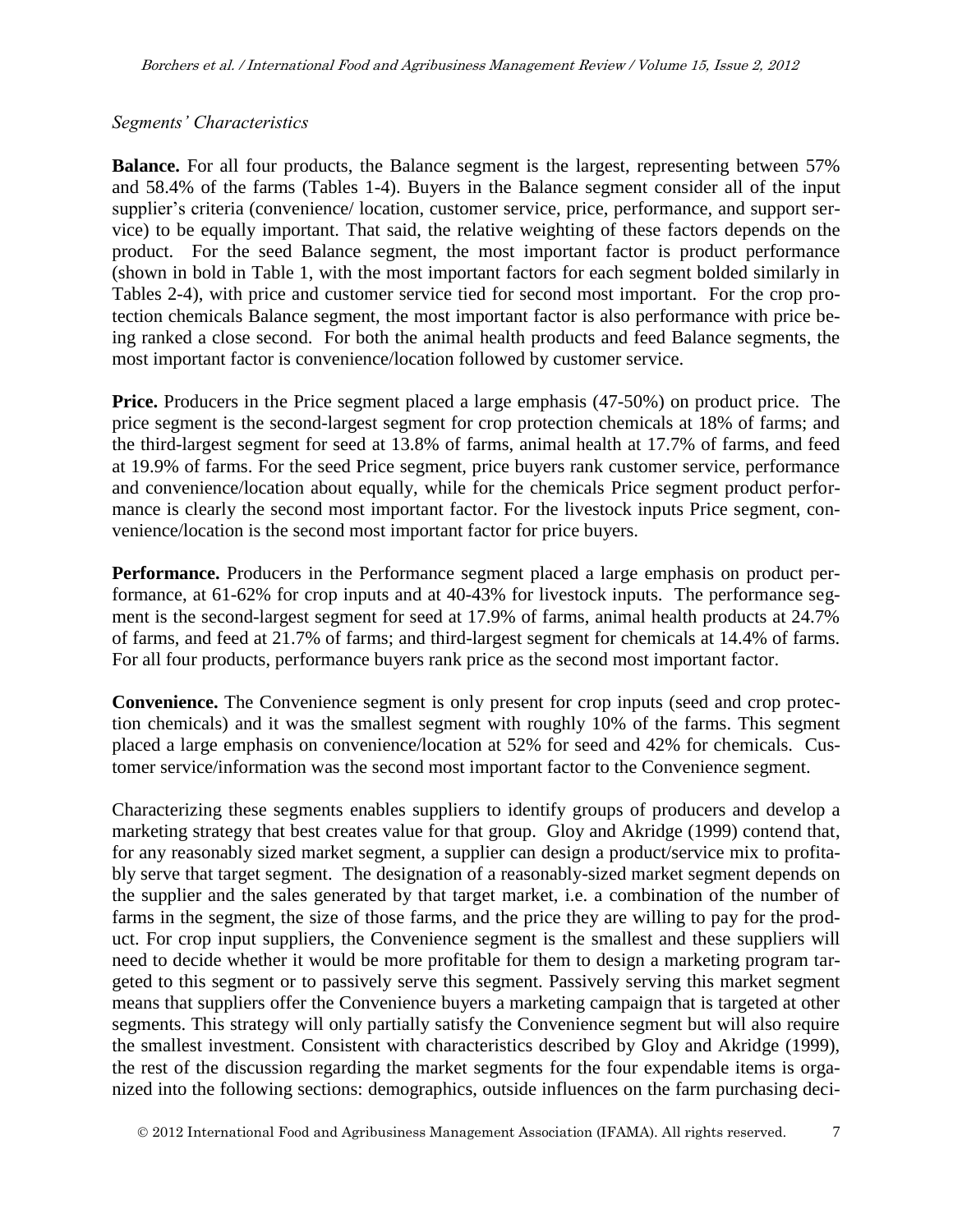sions, brand preferences, loyalty, and price. Lastly, we compare market segments for crop production products, seed and chemical protection products, and for livestock production products, animal health and feed.

# *Demographics and Farm Characteristics*

We focus on the three main demographics of farm size as measured by gross sales, education, and age. As noted by Assael (1981), demographic variables are less accurate in predicting which market segment a producer will belong to than behaviors are, demographic characteristics are easily observable and usable by suppliers to identify market segment membership. Table 5 presents cross tabulations of members in each segment by each demographic variable. The Pearson chi-square statistic is used to test for statistical significance of the distributions by market segment. The F-test is used to test for the statistical significance of the mean age by market segment.

With the exception of animal health product market segments, farm size and age characteristics were found to be significantly different across the segments. For all products, Performance buyers tended to operate the largest farms while for crop inputs Convenience buyers clearly operate the smallest farms. While there was no significant difference in the education levels of members across the segments, there tended to be a higher percentage of college graduates in the Price and Performance segments which is consistent with Gloy and Akridge (1999) and Alexander, Wilson and Foley (2005).

## *Influences of the Purchase Decision*

It is common in production agriculture for producers to seek advice from others within or outside the operation. A simple example is demonstrated by agronomic consultants -- their advice has large impacts on the specific crop protection products used by producers (Gloy and Akridge, 1999). It is important for input suppliers to understand which on- or off-farm parties have the most influence on purchasing decisions. Marketing strategies can be built around this knowledge that includes educating and advertising to those parties that have influence on purchasing decisions about their products.

Two sets of questions in the survey were used to determine if purchasing decision influences exist or not. The first was the use of consultants, specifically independent crop, environmental, and management consultants for crop producers and independent nutritionists, environmental, management, and veterinarian consultants for livestock producers. Of the producers using these various types of consultants, the only significant difference was for the use of environmental consultants by the crop protection chemical market segments (Table 6). While not statistically significant, Performance buyers across all product categories tended to be more likely to hire consultants than other segments.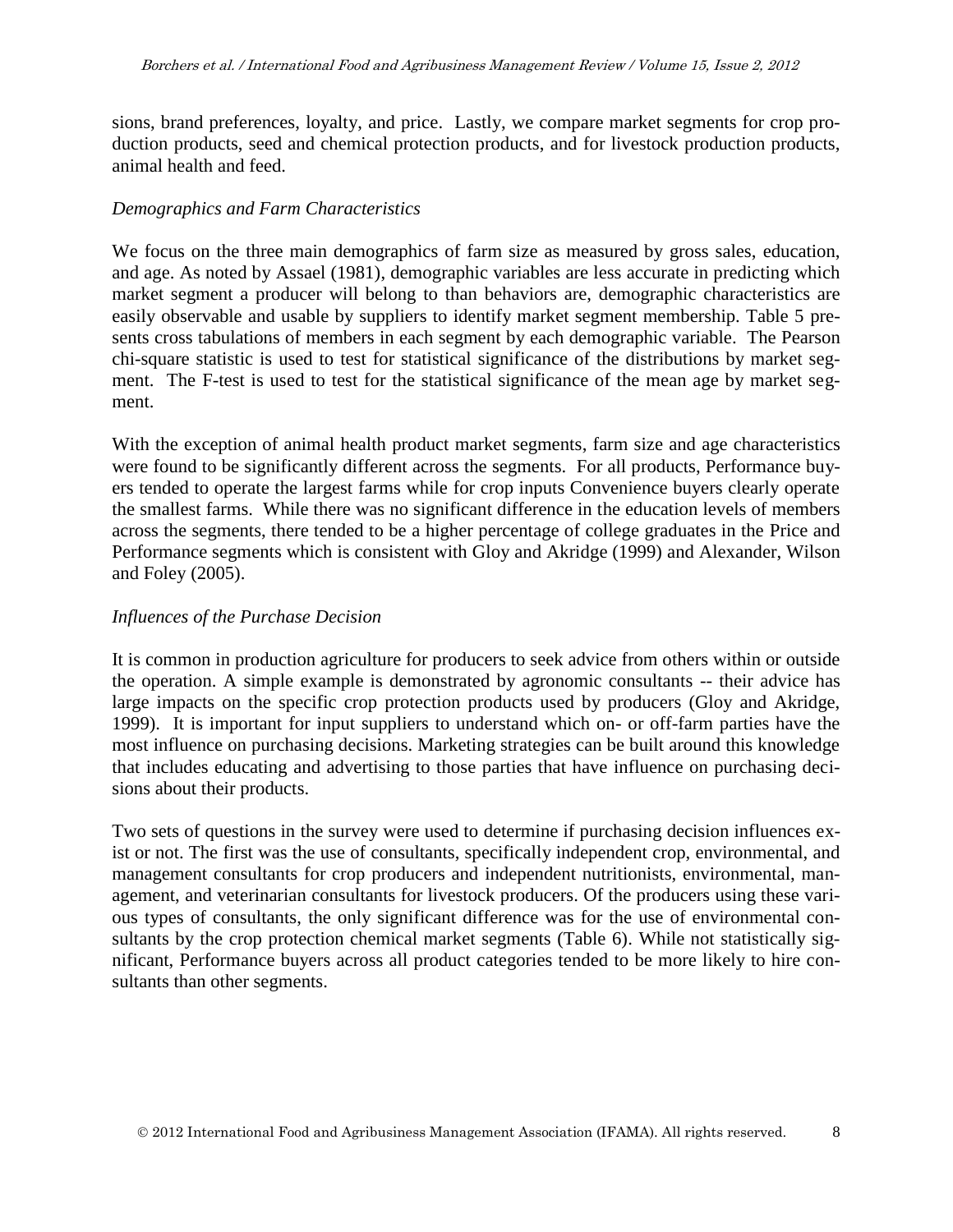| Demographic            |               |                |                        |                    |             |                                   |
|------------------------|---------------|----------------|------------------------|--------------------|-------------|-----------------------------------|
|                        | <b>Total</b>  |                | <b>Price</b>           | <b>Performance</b> | Convenience | Prob of No<br>Assoc. <sup>1</sup> |
|                        | <b>Sample</b> | <b>Balance</b> | <b>Seed</b>            |                    |             |                                   |
| Sales < \$500,000      | 39%           | 40%            | 40%                    | 29%                | 52%         |                                   |
| Sales \$500,000 - \$1M | 28%           | 27%            | 28%                    | 29%                | 30%         | 18.96***                          |
| Sales > \$1M           | 33%           | 34%            | 32%                    | 43%                | 17%         |                                   |
| College Graduate       | 33%           | 32%            | 36%                    | 33%                | 30%         | 1.09                              |
| Age < 35               | 4%            | 5%             | $2\%$                  | 2%                 | $8\%$       |                                   |
| Age $35 - 44$          | 15%           | 13%            | 20%                    | 17%                | 14%         |                                   |
| Age $45 - 54$          | 37%           | 35%            | 39%                    | 42%                | 30%         | 22.43**                           |
| Age $55 - 64$          | 28%           | 28%            | 31%                    | 25%                | 24%         |                                   |
| Age > 65               | 16%           | 18%            | 9%                     | 14%                | 23%         |                                   |
|                        | 53.4          | 53.7           | 52.4                   | 52.9               | 53.9        | 0.59                              |
| Mean Age               |               |                |                        |                    |             |                                   |
|                        |               |                | <b>Crop Protection</b> |                    |             |                                   |
| Sales < \$500,000      | 39%           | 39%            | 34%                    | 33%                | 55%         |                                   |
| Sales \$500,000 - \$1M | 28%           | 27%            | 33%                    | 29%                | 22%         | $14.62**$                         |
| Sales > \$1M           | 33%           | 34%            | 33%                    | 38%                | 23%         |                                   |
| College Graduate       | 33%           | 32%            | 36%                    | 32%                | 33%         | 0.94                              |
| Age < 35               | 4%            | 5%             | 6%                     | $1\%$              | 4%          |                                   |
| Age $35 - 44$          | 15%           | 13%            | 20%                    | 13%                | 17%         |                                   |
| Age $45 - 54$          | 36%           | 36%            | 34%                    | 48%                | 26%         | 22.41**                           |
| Age $55 - 64$          | 28%           | 29%            | 25%                    | 23%                | 28%         |                                   |
| Age > 65               | 17%           | 16%            | 14%                    | 16%                | 25%         |                                   |
| Mean Age               | 53.4          | 53.4           | 52.0                   | 53.8               | 55.0        | 1.52                              |
|                        |               |                | <b>Animal Health</b>   |                    |             |                                   |
| Sales < \$500,000      | 38%           | 42%            | 36%                    | 30%                |             |                                   |
| Sales \$500,000 - \$1M | 24%           | 25%            | 24%                    | 21%                |             | 5.72                              |
| Sales > \$1M           | 38%           | 33%            | 40%                    | 49%                |             |                                   |
| College Graduate       | 25%           | 21%            | 26%                    | 33%                |             | 3.84                              |
| Age < 35               | 5%            | 4%             | 10%                    | 3%                 |             |                                   |
| Age $35 - 44$          | 14%           | 14%            | 16%                    | 16%                |             |                                   |
| Age $45 - 54$          | 36%           | 36%            | 38%                    | 33%                |             | 8.46                              |
| Age $55 - 64$          | 29%           | 27%            | 22%                    | 37%                |             |                                   |
| Age > 65               | 16%           | 19%            | 14%                    | 11%                |             |                                   |
| Mean Age               | 53.8          | 54.6           | 51.1                   | 53.8               |             | 1.88                              |
|                        |               |                | Feed                   |                    |             |                                   |
| Sales < $$500,000$     | 38%           | 45%            | 36%                    | 20%                |             |                                   |
| Sales \$500,000 - \$1M | 23%           | 22%            | 21%                    | 26%                |             | 12.68**                           |
| Sales > \$1M           | 40%           | 34%            | 43%                    | 54%                |             |                                   |
| College Graduate       | 24%           | 20%            | 34%                    | 26%                |             | 4.51                              |
| Age < 35               | 5%            | $6\%$          | 5%                     | 3%                 |             |                                   |
| Age $35 - 44$          | 14%           | 12%            | 27%                    | 10%                |             |                                   |
| Age $45 - 54$          | 35%           | 32%            | 36%                    | 39%                |             | 19.48**                           |
| Age $55 - 64$          | 28%           | 26%            | 25%                    | 36%                |             |                                   |
| Age > 65               | 18%           | 24%            | 7%                     | 12%                |             |                                   |
| Mean Age               | 54.2          | 55.5           | 50.0                   | 54.7               |             | $5.00***$                         |

#### **Table 5.** Farm Demographics and Characteristics Organized by Input

<sup>1P</sup>robability of no association represents the Pearson chi-square in the case of the chi-square test of cross tabulation or the F statistic in the case of the Anova table.

\*, \*\*, and \*\*\* represent 0.10, 0.05, and 0.01 levels of statistical significance, respectively.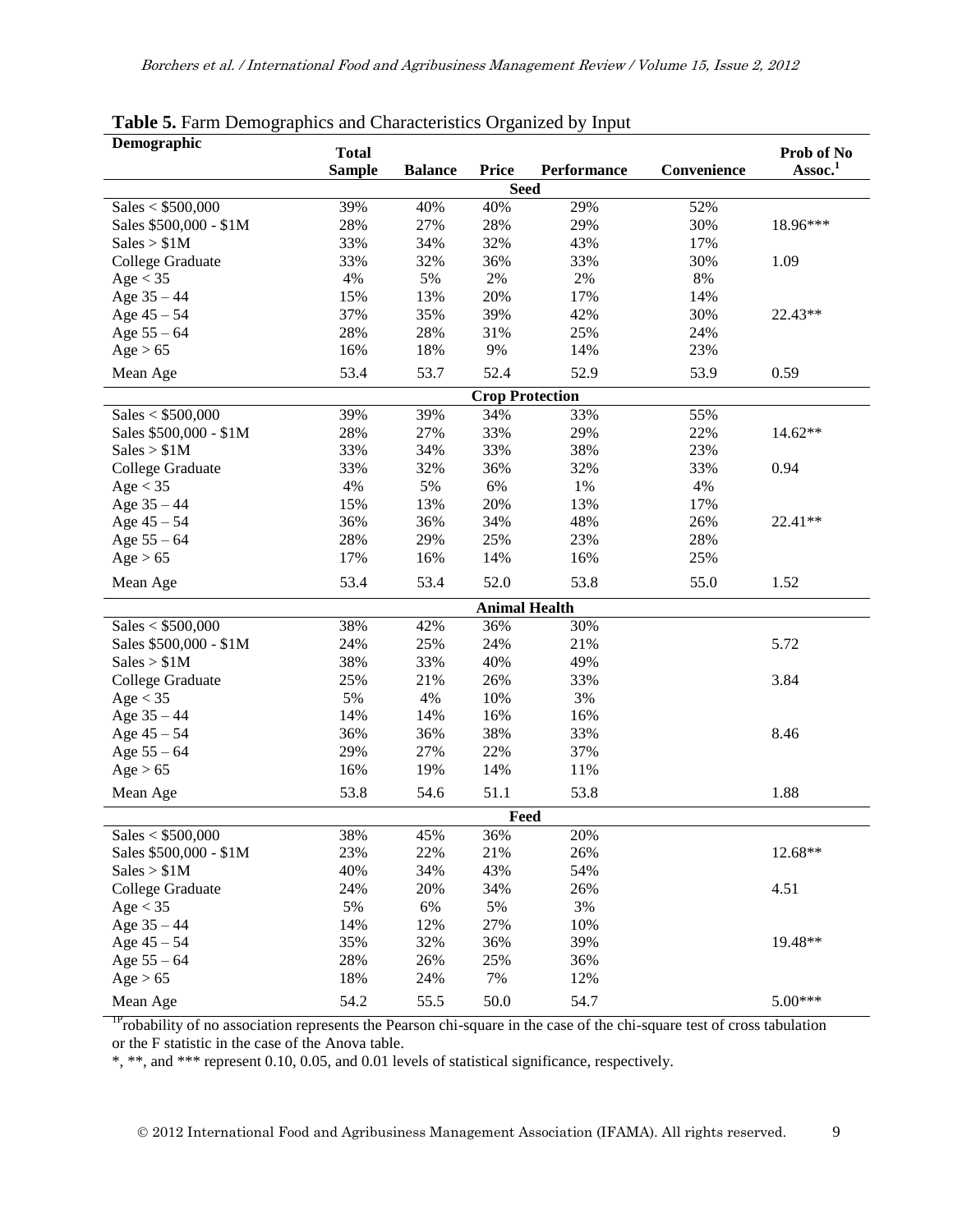| <b>Purchasing Decision Influences</b> |                |                        |                    |             | $\chi^2$               |  |  |  |  |  |
|---------------------------------------|----------------|------------------------|--------------------|-------------|------------------------|--|--|--|--|--|
|                                       | <b>Balance</b> | Price                  | <b>Performance</b> | Convenience | Statistic <sup>1</sup> |  |  |  |  |  |
|                                       |                | <b>Seed</b>            |                    |             |                        |  |  |  |  |  |
| <b>Independent Crop Consultant</b>    | 31.6%          | 29.7%                  | 40.9%              | 34.5%       | 5.30                   |  |  |  |  |  |
| <b>Environmental Consultant</b>       | 5.2%           | 5.1%                   | 3.9%               | 5.8%        | $0.54^{\rm a}$         |  |  |  |  |  |
| <b>Management Consultant</b>          | 9.2%           | 7.6%                   | 9.8%               | 8.1%        | 0.50                   |  |  |  |  |  |
|                                       |                | <b>Crop Protection</b> |                    |             |                        |  |  |  |  |  |
| <b>Independent Crop Consultant</b>    | 32.3%          | 34.9%                  | 38.3%              | 32.6%       | 1.72                   |  |  |  |  |  |
| <b>Environmental Consultant</b>       | 4.1%           | 6.5%                   | 3.3%               | 9.9%        | $6.87*^{a}$            |  |  |  |  |  |
| <b>Management Consultant</b>          | 10.3%          | 6.5%                   | 6.5%               | 9.9%        | 3.16                   |  |  |  |  |  |
|                                       |                | <b>Animal Health</b>   |                    |             |                        |  |  |  |  |  |
| <b>Independent Nutritionist</b>       | 51.0%          | 52.1%                  | 53.1%              |             | 0.08                   |  |  |  |  |  |
| <b>Environmental Consultant</b>       | 23.9%          | 24.0%                  | 28.6%              |             | 0.60                   |  |  |  |  |  |
| <b>Management Consultant</b>          | 14.7%          | 12.0%                  | 15.7%              |             | 0.34                   |  |  |  |  |  |
| Veterinarians                         | 83.2%          | 72.9%                  | 85.9%              |             | 3.51                   |  |  |  |  |  |
| Feed                                  |                |                        |                    |             |                        |  |  |  |  |  |
| <b>Independent Nutritionist</b>       | 54.0%          | 51.9%                  | 63.6%              |             | 1.90                   |  |  |  |  |  |
| <b>Environmental Consultant</b>       | 26.2%          | 21.4%                  | 32.8%              |             | 1.97                   |  |  |  |  |  |
| <b>Management Consultant</b>          | 13.4%          | 17.9%                  | 16.4%              |             | 0.78                   |  |  |  |  |  |
| Veterinarians                         | 83.3%          | 83.3%                  | 83.6%              |             | 0.00                   |  |  |  |  |  |

# **Table 6.** Use of Consultants by Product and Market Segment

<sup>1</sup>Pearson chi-square statistic and its significance where \*, \*\*, \*\*\* represent 0.10, 0.05, and 0.01 levels of statistical significance, respectively.

<sup>a</sup> For the Pearson Chi-Square test, one cell had an expected call count less than 5.

In a second set of questions, respondents were asked about their decision-making process. For each of the expendable items, respondents were instructed to select how purchase decisions are made from five response answers: made by me with very little input, made by me after discussion with family and/or employees, made by the person responsible for using the item after discussion with others on the farm, made by the person responsible for the item with little input from others, or made by a purchasing agent hired by our farm (Table 7). Of the four expendable items only seed was found to have significant differences between the segments. Specifically, Price buyers were more likely to make decisions with little input from others whereas the Performance segment relies on purchasing agents more than other segments. The Balance segment relies on family more than others. While not statistically significant, Price buyers in the other product categories also tended to make their decisions with little input from others.

## *Brand Preferences and Loyalty*

Product branding and its effects on purchase decisions can be integrated into a personalized marketing strategy. Practically, all input products are branded by quality characteristics and pricing. A producer evaluates the quality and price combination to determine the appropriate purchase decision (Gloy and Akridge, 1999). To assess whether or not branding characteristics vary across market segments, respondents were instructed to respond to a series of statements about brands and brand loyalty on a five-point Likert scale with 1 representing strongly disagree and 5 representing strongly agree. To test for differences across segments participants that responded either 4 or 5 on the Likert scale were grouped and their percentage of all the total respondents reported in Table 8. The Pearson chi-square test statistic for no association is also reported.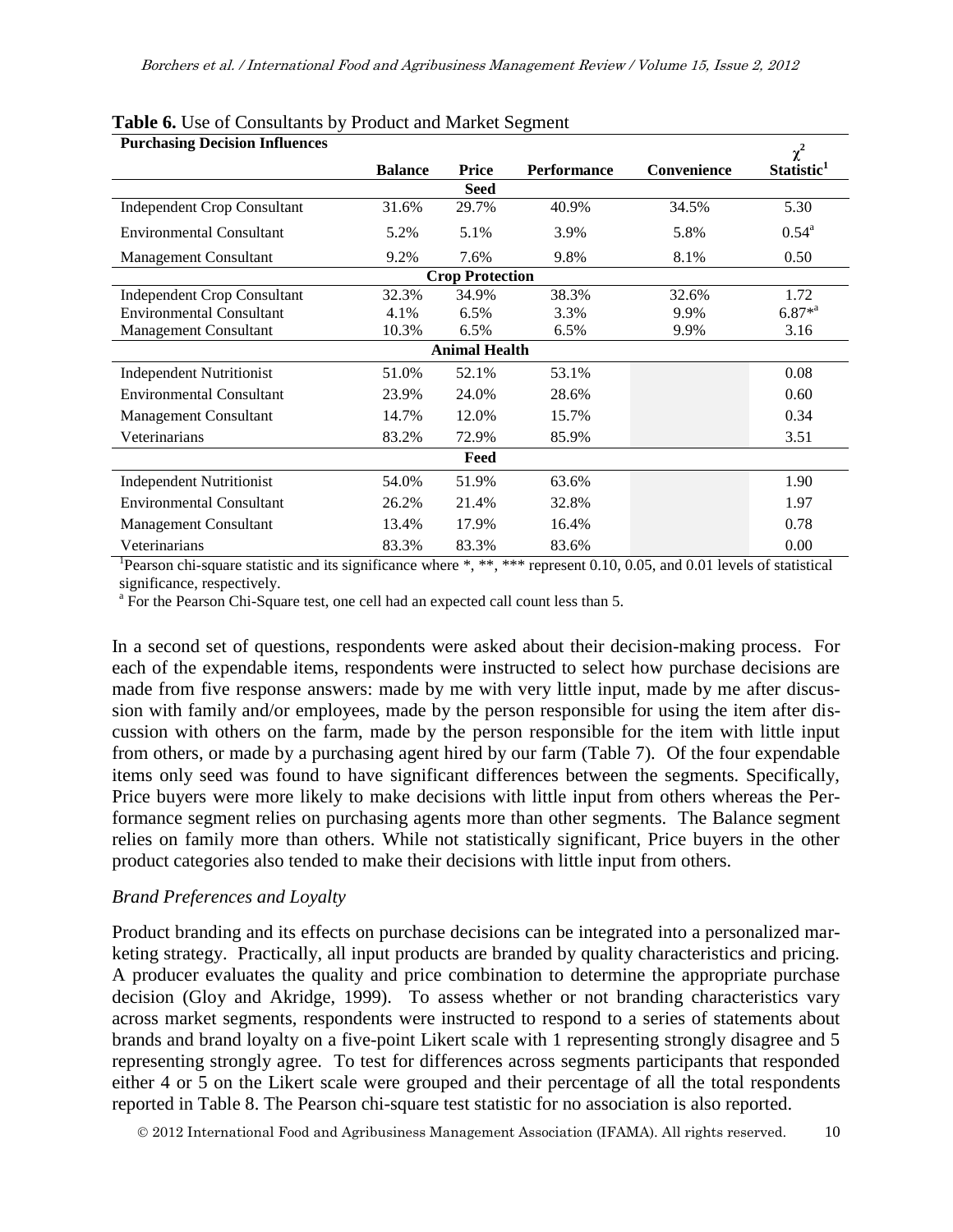| <b>Purchasing Decision Influences</b>                                                                   |                        |              |                    |             | $\chi^2$              |
|---------------------------------------------------------------------------------------------------------|------------------------|--------------|--------------------|-------------|-----------------------|
|                                                                                                         | <b>Balance</b>         | <b>Price</b> | <b>Performance</b> | Convenience | Statitic <sup>1</sup> |
|                                                                                                         | <b>Seed</b>            |              |                    |             |                       |
| Made by me with very little input from family<br>members and/or employees                               | 57.0%                  | 61.9%        | 58.8%              | 53.5%       |                       |
| Made by me after extensive discussions with other<br>family members and/or employees                    | 28.1%                  | 20.3%        | 22.9%              | 26.7%       |                       |
| Made by the person responsible for using the item<br>after extensive discussion with others on the farm | 7.2%                   | 7.6%         | 5.9%               | 4.7%        |                       |
| Made by the person responsible for the item with<br>little input from anyone else                       | 6.2%                   | 9.3%         | 6.5%               | 12.8%       | $21.42**$             |
| Made by a purchasing agent hired by our farm                                                            | 1.4%                   | 0.8%         | 5.9%               | 2.3%        |                       |
|                                                                                                         | <b>Crop Protection</b> |              |                    |             |                       |
| Made by me with very little input from family<br>members and/or employees                               | 49.5%                  | 51.3%        | 43.1%              | 52.7%       |                       |
| Made by me after extensive discussions with other<br>family members and/or employees                    | 27.9 %                 | 26.6%        | 29.3%              | 27.5%       |                       |
| Made by the person responsible for using the item<br>after extensive discussion with others on the farm | 8.6%                   | 9.7%         | 9.8%               | 7.7%        | 6.04                  |
| Made by the person responsible for the item with<br>little input from anyone else                       | 9.9%                   | 9.7%         | 10.6%              | 8.8%        |                       |
| Made by a purchasing agent hired by our farm                                                            | 4.1%                   | 2.6%         | 7.3%               | 3.3%        |                       |
|                                                                                                         | <b>Animal Health</b>   |              |                    |             |                       |
| Made by me with very little input from family<br>members and/or employees                               | 54.0%                  | 60.0%        | 47.1%              |             |                       |
| Made by me after extensive discussions with other<br>family members and/or employees                    | 25.2%                  | 18.0%        | 31.4%              |             |                       |
| Made by the person responsible for using the item<br>after extensive discussion with others on the farm | 6.7%                   | 12.0%        | 12.9%              |             |                       |
| Made by the person responsible for the item with<br>little input from anyone else                       | 4.3%                   | 2.0%         | 7.1%               |             | 11.95                 |
| Made by a purchasing agent hired by our farm                                                            | 9.8%                   | 8.0%         | 1.4%               |             |                       |
|                                                                                                         | Feed                   |              |                    |             |                       |
| Made by me with very little input from family<br>members and/or employees                               | 51.2%                  | 60.7%        | 47.5%              |             |                       |
| Made by me after extensive discussions with other<br>family members and/or employees                    | 29.3%                  | 23.2%        | 36.1%              |             |                       |
| Made by the person responsible for using the item<br>after extensive discussion with others on the farm | 7.3%                   | 5.4%         | 8.2%               |             |                       |
| Made by the person responsible for the item with<br>little input from anyone else                       | 4.3%                   | 5.4%         | 4.9%               |             | 4.79                  |
| Made by a purchasing agent hired by our farm                                                            | 7.9%                   | 5.4%         | 3.3%               |             |                       |

# **Table 7. Relative Influence of Family, Employees, and Agents on Purchasing Decisions**

<sup>1</sup>Pearson chi-square statistic and its significance where \*, \*\*, \*\*\* represent 0.10, 0.05, and 0.01 levels of statistical significance, respectively.

2012 International Food and Agribusiness Management Association (IFAMA). All rights reserved. 11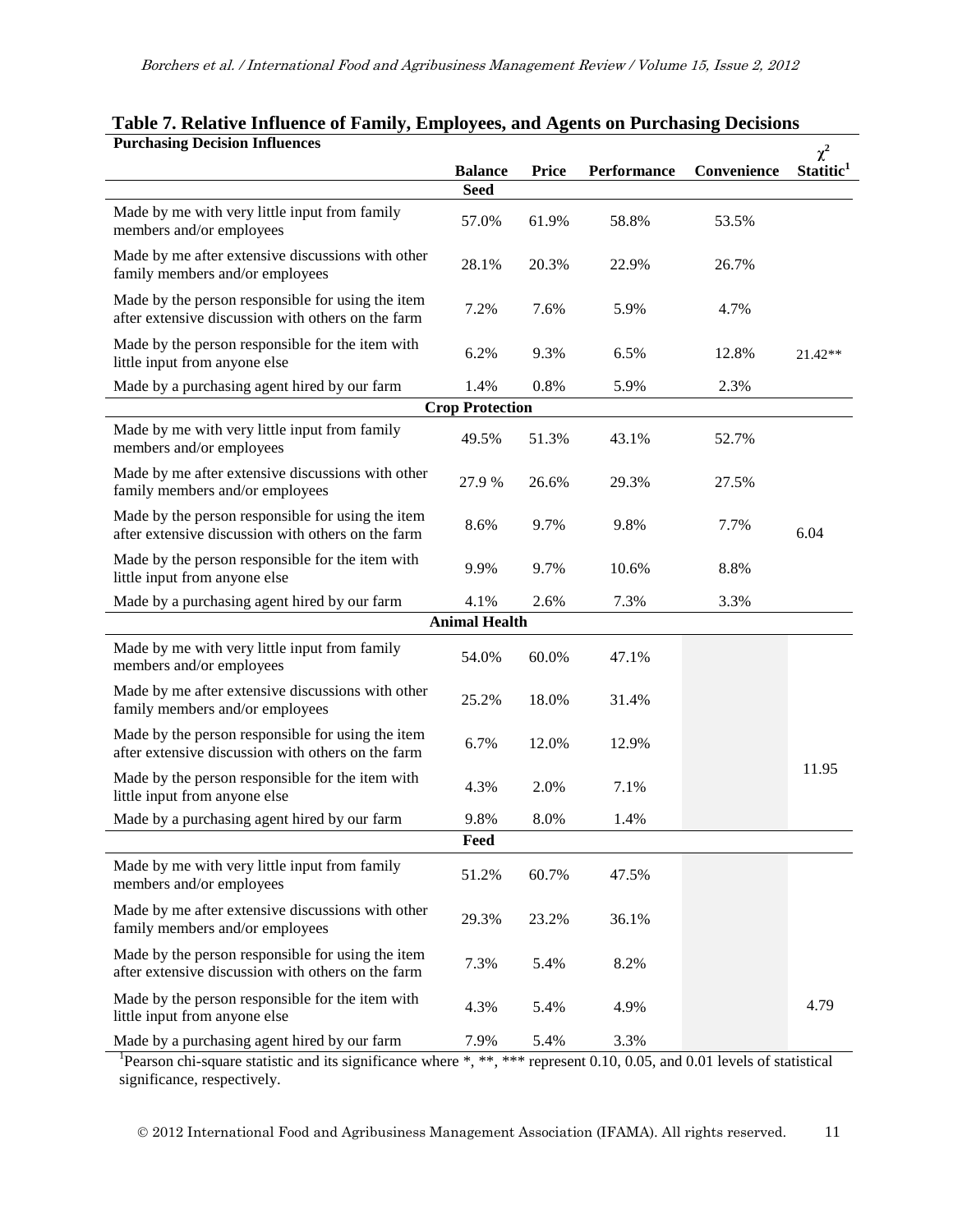| I di chasing Decision Influences                                                     |                |                                  |                    |             |                                   |  |  |  |  |
|--------------------------------------------------------------------------------------|----------------|----------------------------------|--------------------|-------------|-----------------------------------|--|--|--|--|
|                                                                                      | <b>Balance</b> | Price                            | <b>Performance</b> | Convenience | $\gamma^2$ Statistic <sup>1</sup> |  |  |  |  |
|                                                                                      |                | <b>Seed</b>                      |                    |             |                                   |  |  |  |  |
| For the seed I buy, most brands are<br>more or less the same                         | 21.5%          | 27.1%                            | 11.1%              | 29.1%       | 15.02***                          |  |  |  |  |
| I consider myself loyal to the brands<br>of seeds I buy                              | 52.4%          | 41.5%                            | 41.8%              | 47.7%       | $8.09**$                          |  |  |  |  |
|                                                                                      |                | <b>Crop Protection Chemicals</b> |                    |             |                                   |  |  |  |  |
| For the crop protection chemicals I<br>buy, most brands are more or less the<br>same | 36.1%          | 35.7%                            | 25.2%              | 34.1%       | 5.39                              |  |  |  |  |
| I consider myself loyal to the brands<br>of crop protection chemicals I buy          | 39.2%          | 27.3%                            | 29.3%              | 38.5%       | $9.92**$                          |  |  |  |  |
| <b>Animal Health</b>                                                                 |                |                                  |                    |             |                                   |  |  |  |  |
| For the animal health products I buy,<br>most brands are more or less the<br>same    | 33.7%          | 32.0%                            | 27.1%              |             | 0.98                              |  |  |  |  |
| I consider myself loyal to the brands<br>of animal health products I buy             | 48.5%          | 30.0%                            | 42.9%              |             | $5.34*$                           |  |  |  |  |

#### **Table 8. Respondent Attitudes towards Brands by Product by Market Segment Purchasing Decision Influences**

<sup>1</sup>Pearson chi-square statistic and its significance where \*, \*\*, \*\*\* represent 0.10, 0.05, and 0.01 levels of statistical significance, respectively.

The segments have significantly different views of Brands (Table 8). Specifically for seed, only 11.1% of Performance buyers agreed that most brands are more or less the same, compared to 29.1% of Convenience buyers. For chemicals and animal health products, Performance buyers were the least likely to agree that brands are more or less the same, though this difference was not statistically significant. Brand loyalty also differed by segment and by product. The Price segment was the least likely to be loyal to a specific brand for seed, chemicals and animal health products (this question was not asked for feed), and these differences were statistically significant. For the crop inputs, Performance buyers also tended to be less brand loyal than Balance and Convenience buyers. Respondents were also asked a series of questions comparing branded and generic products. While none of the answers were statistically significant, again Price buyers tended to be more favorable towards generic products compared with other segments. We did not ask the brand questions for feed; assuming that in the commercial agriculture sector feed is primarily a commodity.

# *Distribution and Loyalty to Local Suppliers*

Producers can have strong preferences about the types of suppliers and differing levels of loyalty to those suppliers. To assess whether or not loyalty to local suppliers varies across market segments, respondents evaluated a series of statements about local suppliers on a five-point Likert scale with 1 representing strongly disagree and 5 representing strongly agree. To test for differences across segments, participants that responded either 4 or 5 on the Likert scale were grouped and their percentage of all the total respondents was reported in Table 9. The Pearson chisquare test statistic for no association is also reported.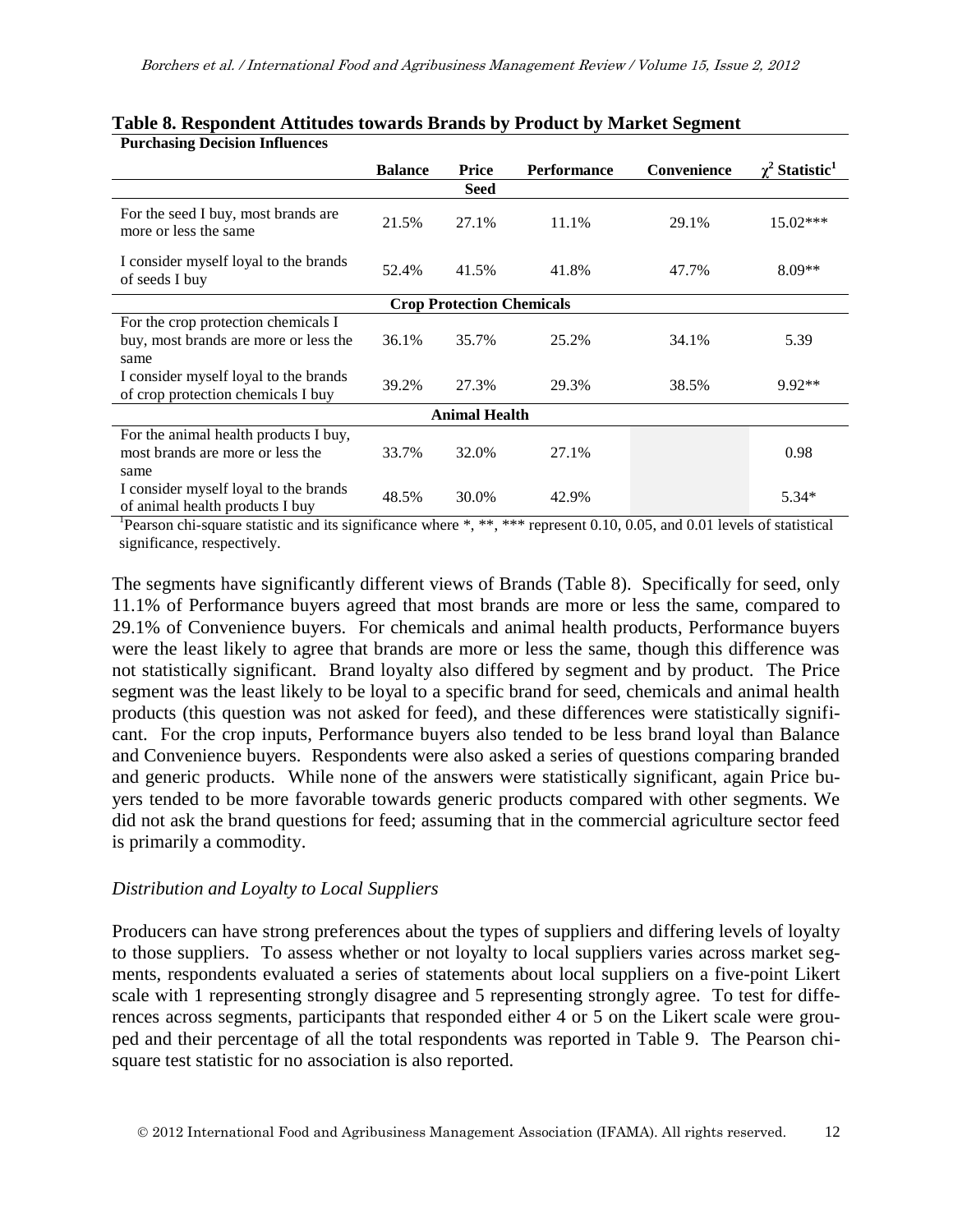| <b>Purchasing Decision Influences</b>                                                                             |                                  |              |             |             |                                 |  |  |  |  |  |
|-------------------------------------------------------------------------------------------------------------------|----------------------------------|--------------|-------------|-------------|---------------------------------|--|--|--|--|--|
|                                                                                                                   | <b>Balance</b>                   | <b>Price</b> | Performance | Convenience | $\chi^2$ Statistic <sup>1</sup> |  |  |  |  |  |
| <b>Seed</b>                                                                                                       |                                  |              |             |             |                                 |  |  |  |  |  |
| I consider myself loyal to my primary local<br>supplier of seed                                                   | 58.0%                            | 44.1%        | 60.8%       | 65.1%       | 11.46***                        |  |  |  |  |  |
| In the next five years, I want a more direct<br>relationship with seed companies                                  | 34.5%                            | 40.7%        | 43.8%       | 39.5%       | 5.11                            |  |  |  |  |  |
| I prefer to buy most of the expendable items<br>from one supplier                                                 | 34.3%                            | 33.1%        | 28.1%       | 38.4%       | 3.08                            |  |  |  |  |  |
| I am willing to pay slightly more to buy my<br>inputs from locally owned suppliers                                | 61.4%                            | 52.5%        | 54.2%       | 64.0%       | 5.56                            |  |  |  |  |  |
| I often know more about many inputs prod-<br>ucts than my local supplier                                          | 31.5%                            | 38.1%        | 37.9%       | 32.6%       | 3.36                            |  |  |  |  |  |
|                                                                                                                   | <b>Crop Protection Chemicals</b> |              |             |             |                                 |  |  |  |  |  |
| I consider myself loyal to my primary local<br>supplier of crop protection chemicals                              | 58.7%                            | 40.9%        | 50.4%       | 71.4%       | 25.98***                        |  |  |  |  |  |
| In the next five years, I want a more direct<br>relationship with manufacturers of crop pro-<br>tection chemicals | 33.1%                            | 38.3%        | 36.6%       | 36.3%       | 1.74                            |  |  |  |  |  |
| I prefer to buy most of the expendable items<br>from one supplier                                                 | 35.9%                            | 25.3%        | 28.5%       | 45.1%       | 12.63***                        |  |  |  |  |  |
| I am willing to pay slightly more to buy my<br>inputs from locally owned suppliers                                | 62.0%                            | 53.9%        | 52.8%       | 63.7%       | 6.21                            |  |  |  |  |  |
| I often know more about many inputs prod-<br>ucts than my local supplier                                          | 33.5%                            | 37.0%        | 30.9%       | 30.8%       | 1.53                            |  |  |  |  |  |
|                                                                                                                   | <b>Animal Health</b>             |              |             |             |                                 |  |  |  |  |  |
| I consider myself loyal to my primary local<br>supplier of animal health products                                 | 55.8%                            | 50.0%        | 60.0%       |             | 1.18                            |  |  |  |  |  |
| I prefer to buy most of the expendable items<br>I need from one supplier                                          | 41.1%                            | 30.0%        | 35.7%       |             | 2.18                            |  |  |  |  |  |
| I am willing to pay slightly more to buy my<br>inputs from locally owned suppliers                                | 58.3%                            | 50.0%        | 61.4%       |             | 1.63                            |  |  |  |  |  |
| I often know more about many inputs prod-<br>ucts than my local supplier                                          | 36.2%                            | 48.0%        | 47.1%       |             | 3.66                            |  |  |  |  |  |
| Feed                                                                                                              |                                  |              |             |             |                                 |  |  |  |  |  |
| I prefer to buy most of the expendable items<br>I need from one supplier                                          | 34.8%                            | 32.1%        | 45.9%       |             | 2.99                            |  |  |  |  |  |
| I am willing to pay slightly more to buy my<br>inputs from locally owned suppliers                                | 60.4%                            | 51.8%        | 55.7%       |             | 1.38                            |  |  |  |  |  |
| I often know more about many inputs prod-<br>ucts than my local supplier                                          | 37.2%                            | 48.2%        | 59.0%       |             | $9.06***$                       |  |  |  |  |  |

**Table 9.** Respondent Attitudes towards Local Suppliers and Distribution by Product by Market Segment

Pearson chi-square statistic and its significance where \*, \*\*, \*\*\* represent 0.10, 0.05, and 0.01 levels of statistical significance, respectively.

For both seed and chemicals, there were significant differences between market segments in loyalty to local suppliers. Convenience buyers were the most loyal to their local supplier and Price buyers were the least loyal to local suppliers. Balance buyers were also loyal to local suppliers for both seed and chemicals. Performance buyers were somewhat loyal and were more loyal to local suppliers of seed than local suppliers of chemicals. For animal health products, while there were no significant differences between market segments, Price buyers were, again,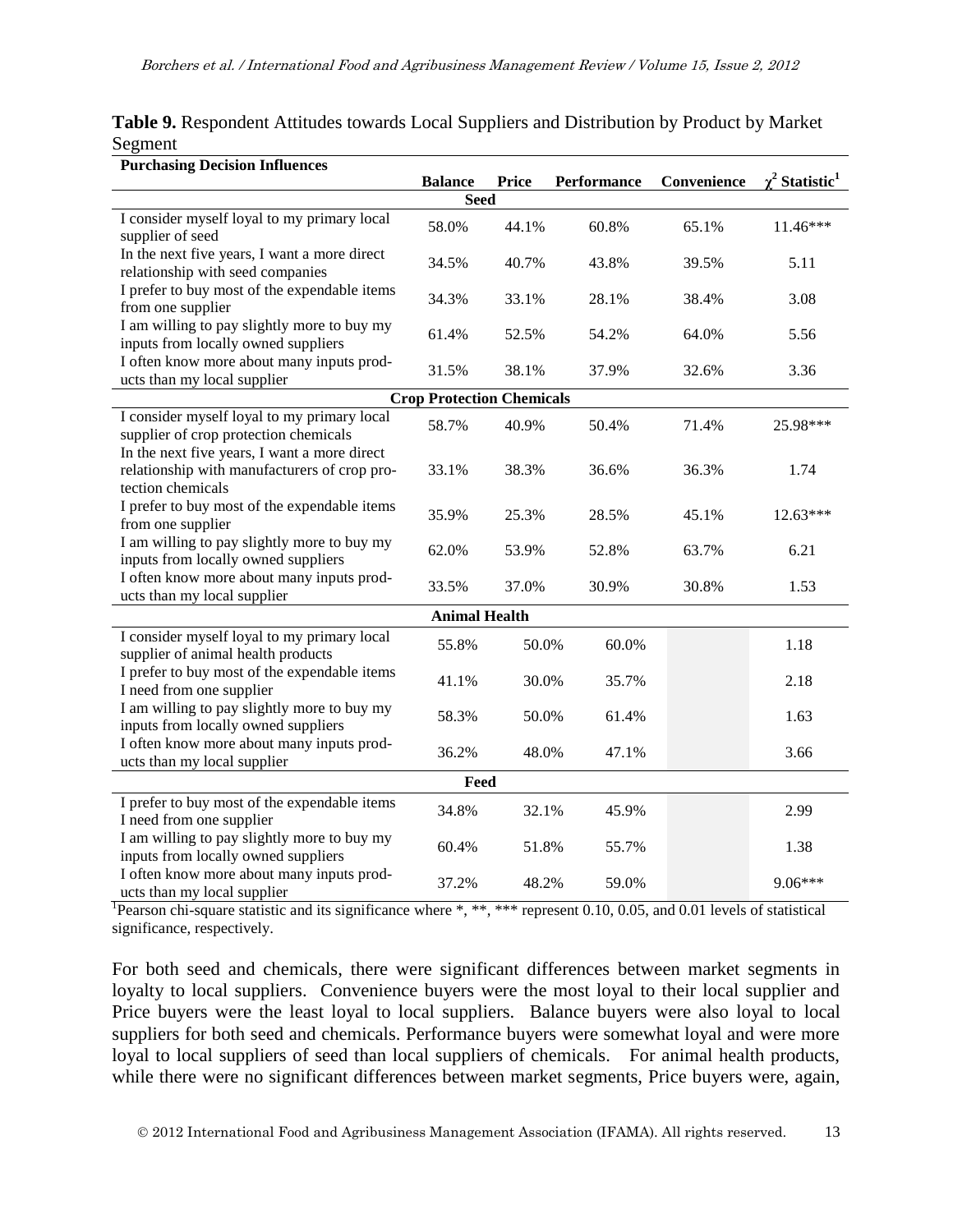the least loyal to local suppliers and Performance buyers were the most loyal. We did not ask this question for feed.

Crop producers were asked if they wanted a more direct relationship with seed companies and chemical companies. Overall interest in a direct relationship with seed and chemical companies was relatively low with between 33% and 44% of the producers in a market segment reporting that they were somewhat or definitely interested in a more direct relationship and there were no significant differences between market segments. That said, Price and Performance buyers were slightly more likely to want a direct relationship with seed and chemical companies.

For chemicals, Convenience and Balance buyers were significantly more likely than Price and Performance buyers to prefer to buy all of their chemicals from one supplier. For feed, Performance buyers were significantly more likely to say that they know more about the inputs they purchase than their local supplier than were other segments. We did not ask the supplier loyalty question for feed.

# *Price*

To assess producers' price sensitivity, respondents were instructed to respond whether they tend to purchase the lowest priced products on a five-point Likert scale with 1 representing *strongly disagree* and 5 representing *strongly agree*. To test for differences across segments, participants that responded either 4 or 5 on the Likert scale were grouped and their percentage of all the total respondents is reported in Table 10. The Pearson chi-square test statistic for no association is also reported.

Overall, producers were the least price sensitive with regards to purchasing seed relative to chemicals and animal health products. For seed, chemicals, and animal health products, there were significant differences between market segments in terms of their price sensitivity. For seed, Convenience buyers (20.9%), followed by Price buyers (17.8%) were the most likely to report they purchased the lowest priced seed, while Performance buyers (6.5%) were the least likely. For both chemicals and animal health products, Price buyers (40.9% and 40.0%) were the most likely to agree they usually purchase the lowest priced products, followed by Performance buyers (23.6% and 27.1%) who were noticeably less price sensitive.

Producers may have different views of prices when it comes to the suppliers of products. For both seed and chemicals, there are statistically significant differences in producers' perceptions of the differences in prices among local suppliers. Performance buyers are the most likely to notice significant price differences, followed by Price buyers, with Balance and Convenience buyers being less likely to notice price differences. For both animal health and feed, while the differences between market segments are not statistically significant, Price buyers for both animal health products and feed, as well as Performance buyers for animal health products, are very likely to notice price differences between suppliers. One explanation for the price sensitivity of Performance buyers is that they tend to purchase more expensive products so they may expend more effort to find the least cost supplier of these products.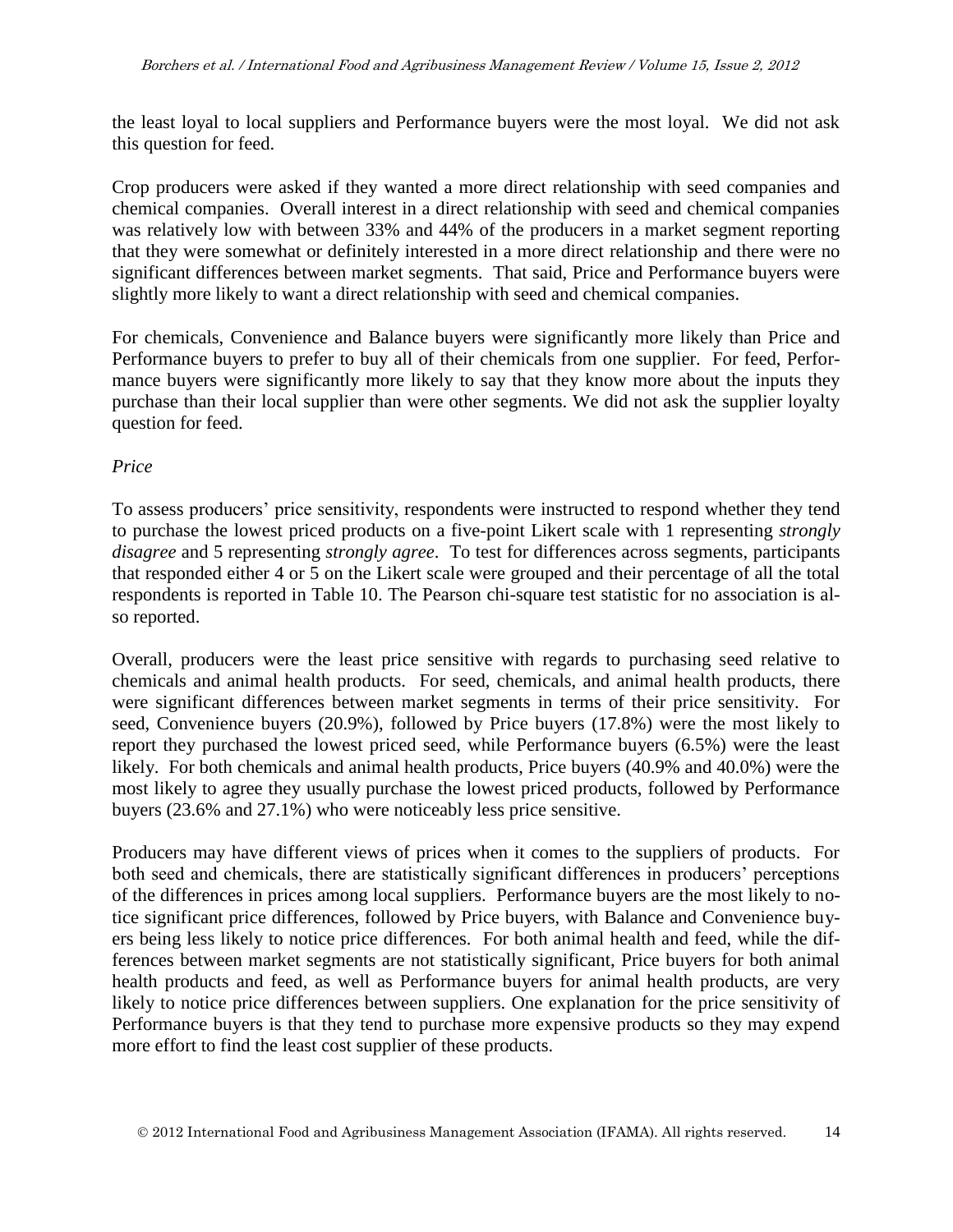| <b>Price Sensitivity</b>                                                                                                            | <b>Balance</b>                   | <b>Price</b>         | <b>Performance</b> | Convenience | Statistic <sup>1</sup> |
|-------------------------------------------------------------------------------------------------------------------------------------|----------------------------------|----------------------|--------------------|-------------|------------------------|
|                                                                                                                                     |                                  | <b>Seed</b>          |                    |             |                        |
| When buying seed, I usually purchase the<br>lowest priced products                                                                  | 9.8%                             | 17.8%                | 6.5%               | 20.9%       | 17.21***               |
| For expendable items, there are often<br>significant price differences for similar<br>products from one local supplier to another   | 38.2%                            | 45.8%                | 49%                | 34.9%       | $8.17**$               |
|                                                                                                                                     | <b>Crop Protection Chemicals</b> |                      |                    |             |                        |
| When buying crop protection chemicals,<br>I usually purchase the lowest price products                                              | 19.1%                            | 40.9%                | 23.6%              | 16.5%       | 33.81***               |
| For expendable items there are often<br>significant price differences for similar<br>products from one local supplier to another    | 39.4%                            | 46.1%                | 48.0%              | 29.7 %      | $9.46**$               |
|                                                                                                                                     |                                  | <b>Animal Health</b> |                    |             |                        |
| When buying animal health items, I usually<br>purchase the lowest priced products                                                   | 23.9%                            | 40.0%                | 27.1%              |             | $4.96*$                |
| For expendable items, there are often<br>significant price differences for similar<br>products from one local supplier to another   | 34.4%                            | 44.0%                | 44.3%              |             | 2.81                   |
|                                                                                                                                     |                                  | Feed                 |                    |             |                        |
| For expendable items, there are often signif-<br>icant price differences for similar products<br>from one local supplier to another | 35.4%                            | 42.9%                | 36.1%              |             | 1.04                   |

|  | Table 10. Respondent Attitudes towards Price by Product by Market Segment |  |  |  |
|--|---------------------------------------------------------------------------|--|--|--|
|  |                                                                           |  |  |  |

Pearson chi-square statistic and its significance where \*, \*\*, \*\*\* represent 0.10, 0.05, and 0.01 levels of statistical significance, respectively.

## *Market Segment Comparisons*

Input suppliers often sell multiple products. Since it is costly to develop product-specific marketing plans, one obvious question is how much overlap is there between market segments for these expendable products? Overall, 72.0% of crop producers have the same buying behavior for both seeds and chemicals and 70.1% of livestock producers have the same buying behavior for animal health and feed products. Furthermore, the Pearson chi-square test for no association showed very strong correlations between product categories in both the crop and the livestock input market segments, which suggests that suppliers can leverage their market strategies across product categories. For crop input suppliers, Table 11 presents producers' membership in chemical market segments given their buying behavior for seeds. For livestock input suppliers, Table 12 presents producers' membership in animal health market segments given their buying behavior for feed.

For crop input suppliers, there is a strong overlap in buying behaviors between seed and chemicals. If a producer is a Balance buyer for seed, then there is an 80.4% likelihood he or she is also a Balance buyer for chemicals. If a producer is a Price buyer for seed, then there is a 60.0% likelihood he or she is also a Price buyer for chemicals and a 27% likelihood of being a Balance buyer. If a producer is a Performance buyer for seed, then there is a 59.6% likelihood of also being a Performance buyer for chemicals, with 19.9% likelihood of being a Balance buyer and 17.2% chance of being a Price buyer. If a producer is a Convenience buyer for seed, there is a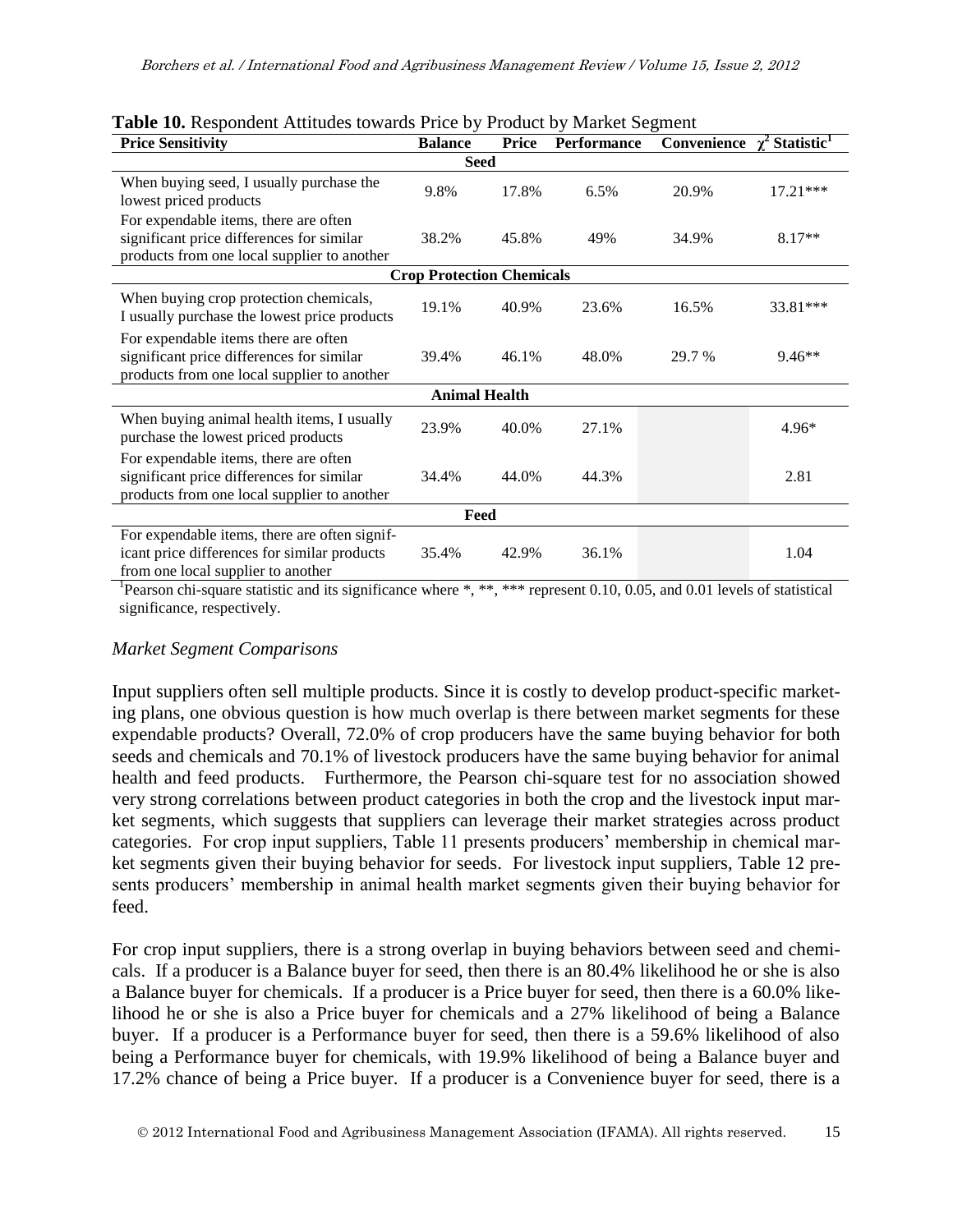60.2% likelihood of also being a Convenience buyer for chemicals with a 27.7% chance of being a Balance buyer.

| <b>Crop Protection Market</b><br><b>Segments</b> | <b>Balance</b> | <b>Price</b> | <b>Performance</b> | Convenience | $\chi^2$ Statistic <sup>1</sup> |
|--------------------------------------------------|----------------|--------------|--------------------|-------------|---------------------------------|
| Balance                                          | 80.4%          | 27%          | 19.9%              | 27.7%       |                                 |
| Price                                            | 9.7%           | 60.0%        | 17.2%              | 10.8%       | 729.87***                       |
| Performance                                      | 4.6%           | 7.0%         | 59.6%              | 1.2%        |                                 |
| Convenience                                      | 5.2%           | 6.1%         | 3.3%               | 60.2%       |                                 |

#### **Table 11.** Overlap in Membership Seed and Crop Protection Market Segments

<sup>1</sup>Pearson chi-square statistic and its significance where \*, \*\*, \*\*\* represent 0.10, 0.05, and 0.01 levels of statistical significance, respectively.

For livestock input suppliers, there is a strong relationship between membership in a feed market segment and the equivalent animal health market segment. Again, the strongest relationship is for the Balance segment. If a producer is a Balance buyer for feed, then there is a 77.9% likelihood he or she is also a Balance buyer for animal health. If a producer is a Price buyer for feed, then there is a 54.7% likelihood he or she is also a Price buyer for animal health and a 26.4% likelihood of being a Balance buyer. If a producer is a Performance buyer for feed, then there is a 63.2% likelihood of also being a Performance buyer for animal health, with 26.3% likelihood of being a Balance buyer.

|                                                |                             |              |             | $\chi^2$ Statistic <sup>1</sup> |
|------------------------------------------------|-----------------------------|--------------|-------------|---------------------------------|
|                                                | <b>Feed Market Segments</b> |              |             |                                 |
| <b>Animal Health</b><br><b>Market Segments</b> | <b>Balance</b>              | <b>Price</b> | Performance |                                 |
| Balance                                        | 77.9%                       | 26.4%        | 26.3%       |                                 |
| Price                                          | 7.8%                        | 54.7%        | 10.5%       | 120.95***                       |
| Performance                                    | 14.3%                       | 18.9%        | 63.2%       |                                 |

### **Table 12. Overlap in Membership in Animal Health and Feed Market Segments**

<sup>1</sup>Pearson chi-square statistic and its significance where \*, \*\*, \*\*\* represent 0.10, 0.05, and 0.01 levels of statistical significance, respectively.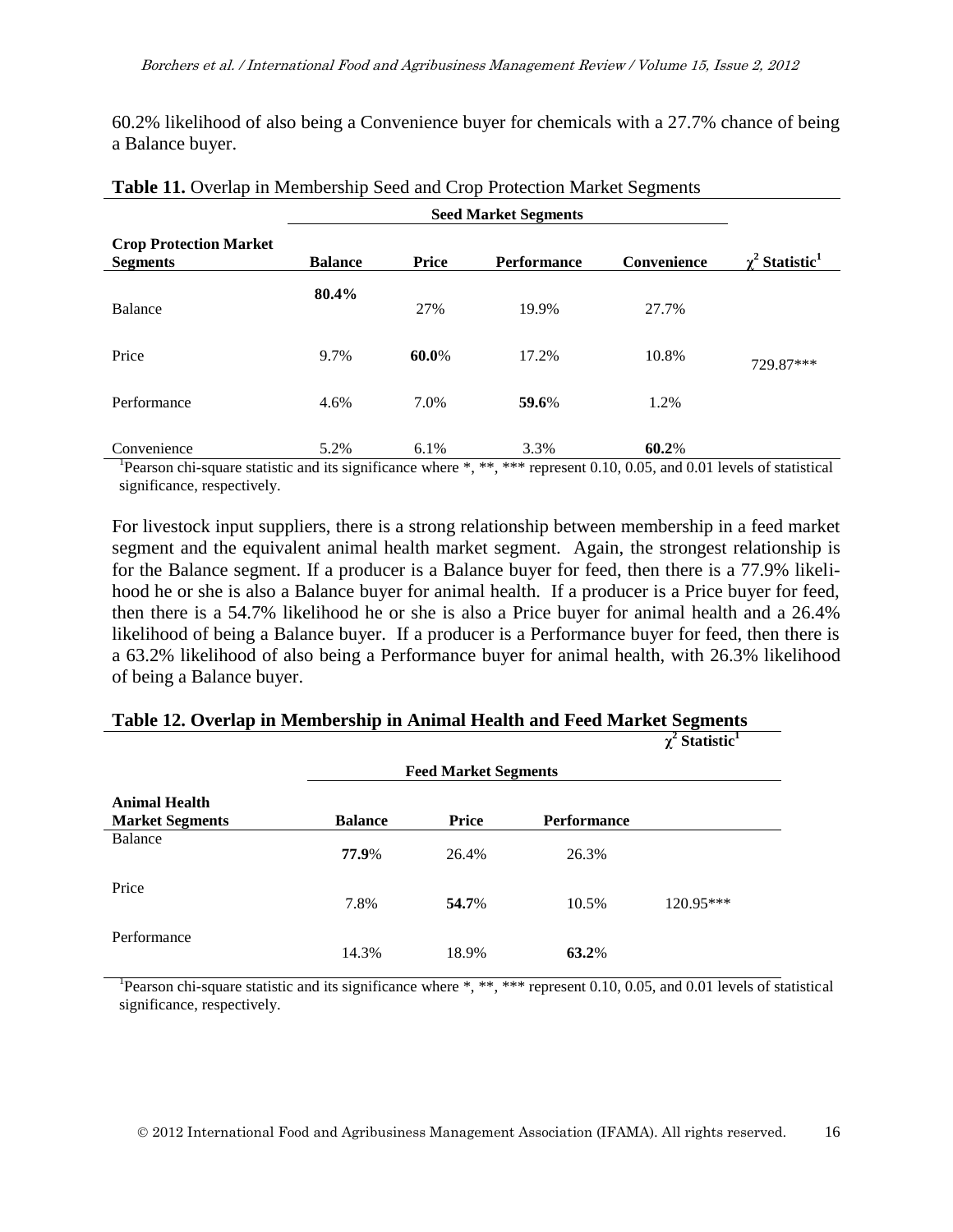# **Conclusion**

The market place for expendable agricultural inputs is rapidly changing. With fewer farms making larger purchases, acquiring and retaining customers is of the utmost importance to agricultural input suppliers. This paper conducted a segmentation study on U.S. commercial producers for four expendable items: seed, crop protection, animal health products, and feed. For crop protection products and seed, four markets segments were identified: Balance, Price, Performance, and Convenience segments. For animal health and feed products, three market segments were identified: Balance, Price, and Performance segments. Each of these segments were examined for differences in demographic and attitudinal characteristics.

For all four expendable products, the Balance segment defined the typical producer that considered all of the input supplier criteria (convenience/ location, customer service, price, peformance, and support service) to be equally important. Since the Balance segment is the largest market segment, input suppliers and retailers must serve this segment. To compete for the Balance segment's business, the supplier must be competitive with other suppliers on convenience/location, customer service, price, performance, and support service. The default assumption is that all customers are Balance buyers until they demonstrate a strong interest in convenience, product performance or price.

The Convenience segment, for crop protection products and seed, was comprised of older producers who generally were more loyal to local suppliers and specific brands. The Convenience segment is the smallest segment and so input suppliers should consider whether they should develop a marketing program targeted to this segment, or alternatively offer the Convenience segment the marketing program developed for the Balance segment. Future research might consider whether there is a relationship between membership in the Convenience segment and purchase of services like application that would make this segment more attractive to serve.

The Performance segment, which is most interested in product effectiveness, was the least convinced that different brands for expendable items are more or less the same. They were also much more skeptical of generic labeled brands than some of the other segments. Understanding the trade-offs between brand loyalty and willingness to pay, given various information sources in the decision process, is an important area for future study of this segment and others.

The Price segment generally thought the trade-off between price and performance was good for expendable items. Price segment members were also much more involved in the decision making process as they preferred to make more decisions with little input from others than the other market segments. Using these and other characteristics input suppliers can begin to customize their marketing strategy to the various market segments.

There are several implications for managers that are clear from this analysis. First, for seed and crop protection sellers, it is worth noting that the large number of Balance buyers makes this segment an attractive opportunity. One aspect of this segment that is unique compared to others, is that this segment still places some value on support services. Marketers who wish to target that segment may want to be sure that those services are part of their offering. For example, in support of a strategy that targets Balance buyers, agronomy oriented retailers may wish to empha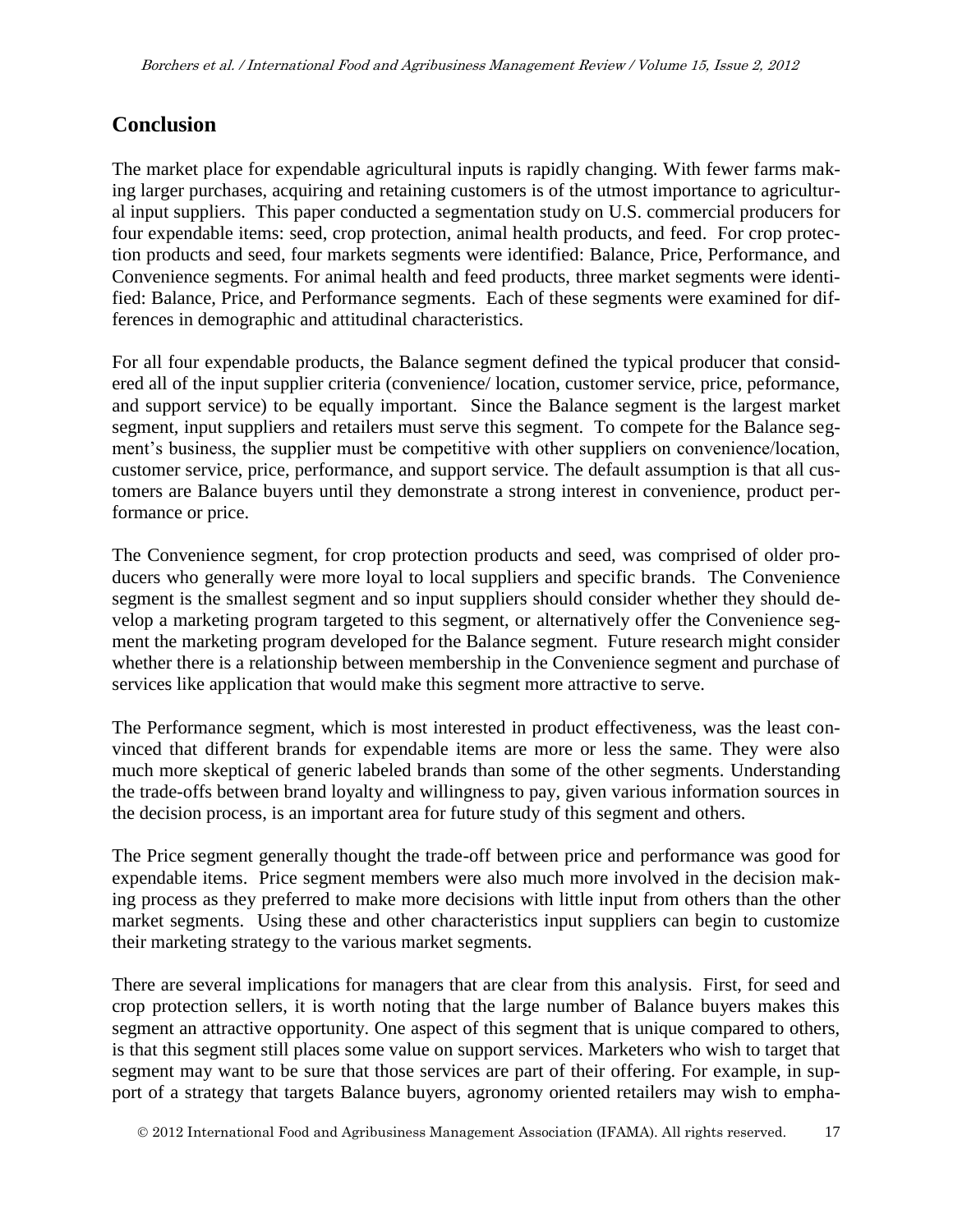size their expertise in crop planning and analysis by including these capabilities in advertising and mailings.

Next, there is clearly a segment of buyers who prioritize performance over almost everything else, and performance is also the most valued aspect of the offering for Balance buyers. As marketers develop messages for the value they create, performance should take a prominent role unless there are other compelling reasons to emphasize other company strengths. For example, milk replacement marketers who target dairies who are Balance buyers may want their messages to emphasize recognizable high performing products while demonstrating how their expertise of matching those products to the needs of the operator results in higher production outputs.

Third, marketers may find efficiencies in marketing seed and crop protection together. While combining these products into a single package may not be attractive to all buyers, the buying differences between the two products are similar enough between the products, that a common segmentation strategy should be considered. Organizing supplier marketing efforts around segments of customers, rather than product lines, may provide a more efficient and effective means of allocating resources.

Finally, it is worth noting that many buyers consider themselves to be loyal to local retailers, and that translates into willingness to pay more for expendables. Local managers should not underestimate the value they create for seed and crop protection products. Neither should they rest in their effort to innovate services, which are valued less by some buyers. Marketers should leverage the strength of the relationship, by training sales and support staff to excel at matching seed and crop protection products with customer needs.

In some ways the livestock industry leads the crop industry in terms of consolidating segments. While the Convenience segment is small within crop input markets, this segment does not exist within the livestock industry. That said, convenience still weighs heavily for Balance buyers, who make up the largest segment. Marketers who don't possess a product or price advantage still have opportunities to emphasize a service component of their offering. Feed marketers in particular should consider enhancing the knowledge of staff in the field. This is an area where Performance buyers feel they often know more than the people who call on them. There may be an opportunity to capture market share with the Performance segment if firms emphasize this issue. Feed marketers who seek to market high performance feeds should be aware of this weakness as they build strategies for these product offerings.

Marketers of all expendable products should be cautious about creating a purely balanced approach to messaging across all buying motivations (price, product performance, service, and convenience). Particularly in areas where competition is stiff, suppliers risk losing their identity by trying to be all things to all buyers. It may be preferable to focus marketing messages on areas that are competitive strengths and then to tailor value propositions with individual customers to a more balanced value proposition through sales efforts. This may be most critical for suppliers who sell products like crop protection, which have potential for use across broad geographies and therefore have many competitors. Suppliers of products like seed, which may have limited suitability because of differing regional growing conditions, may benefit from emphasizing product performance. Future research may wish to consider the causal relationships between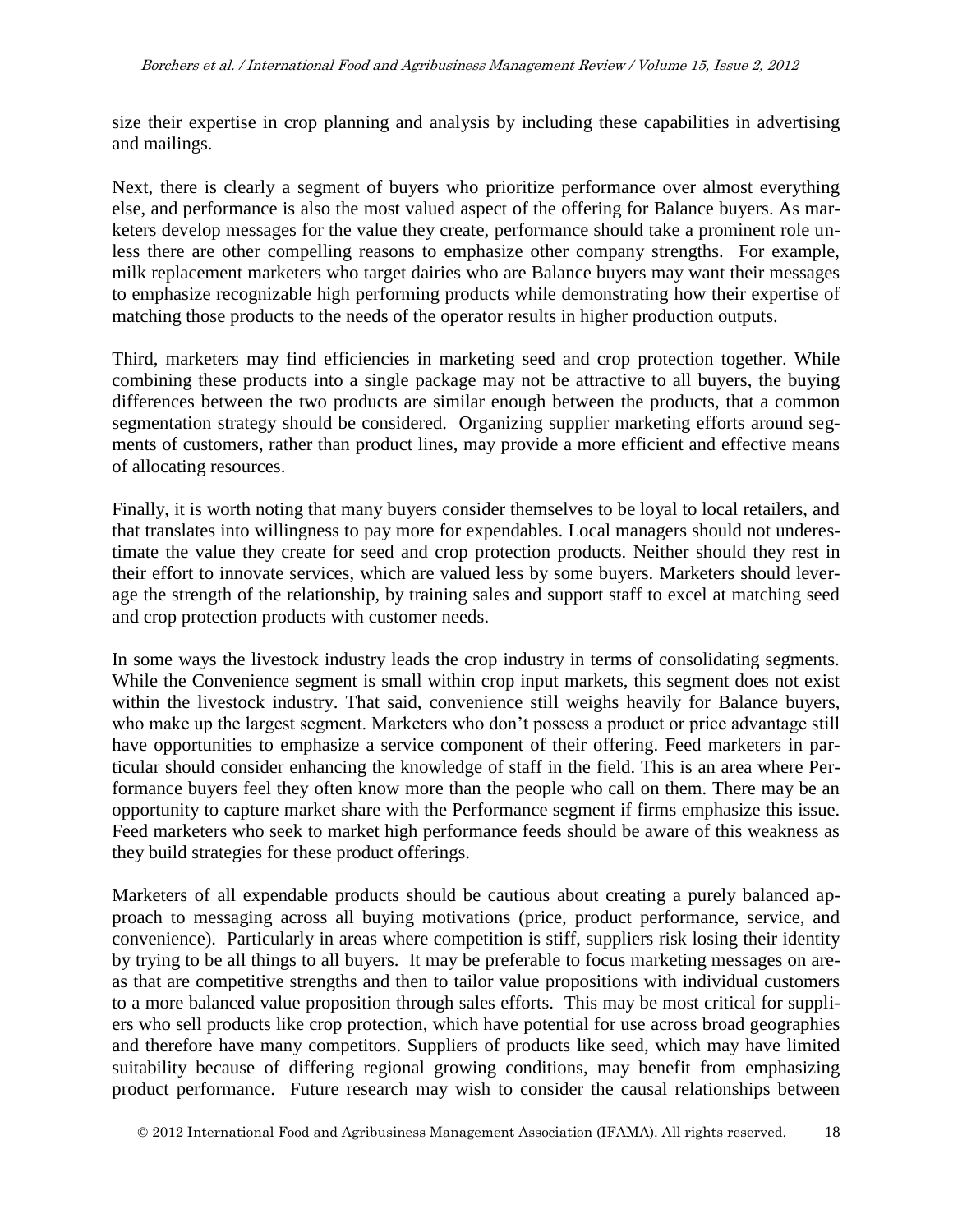cognitive perceptions of the value bundle and segment membership or decision making processes, particularly as it relates to mediating influences like veterinarians and agronomists.

One major contribution of the 2008 version of CAB's large commercial producer survey was that it enabled us to examine how market segments vary between expendable inputs. There was strong correlation found between memberships for animal health products and feed, and an even stronger correlation for crop protection products and seed. Market segment membership is relatively consistent across expendable items suggesting that an input retailer can develop buying behavior-based marketing strategies, rather than product-specific marketing strategies. Input suppliers need to recognize that while the majority of customers have a defined buying behavior regardless of the product, a sizeable number shift their buying behavior depending on the product.

This paper is a companion to Roucan-Kane et al. (2011) which used the 2008 Large Commercial Producer survey to identify market segments for capital equipment. In their review of the literature, Roucan-Kane et al. (2011) highlighted that the focus of the industrial marketing management literature is on how to segment markets and then once the market segments have been identified, how firms can use these segments to improve their marketing efforts. They also commented that the market segmentation literature in general does not offer insight as to why customers choose a particular buying behavior, which is a major shortcoming of the literature. One future direction for the Large Commercial Producer project is to examine the causal factors for producers' buying behaviors.

# **References**

- Alexander, C., C. Wilson, and D. Foley. 2005. Agricultural Input Market Segments: Who Is Buying? *Journal of Agribusiness* 23(2):113-132.
- Alexander, C., M. Boehlje, S. Downey, A. Gray, M. Gunderson, and M. Roucan-Kane. 2009. Serving Producers in Volatile Times: Themes from the 2008 Large Commercial Producer Survey." Department of Agricultural Economics, Purdue University, West Lafayette, Indiana.
- Assael, H. 1981. *Consumer Behavior and Marketing Action*, 1<sup>st</sup> edition. Cincinnati, Ohio: South-Western College Publishing.
- Downey, D.W. 1999. *AgriSelling: Principles and Practice*, 3rd edition. St. Louis, Missouri: Doane Agricultural Services Company.
- Foley, D.H. 2003. Segmenting the Commercial Producer Marketplace for Agricultural Inputs. Unpublished M.S. Thesis, Department of Agricultural Economics, Purdue University, West Lafayette, Indiana.
- Gloy, B.A. and J.T. Akridge. 1999. Segmenting the Commercial Producer Marketplace for Agricultural Inputs. *International Food and Agribusiness Management Review* 2:145-163.